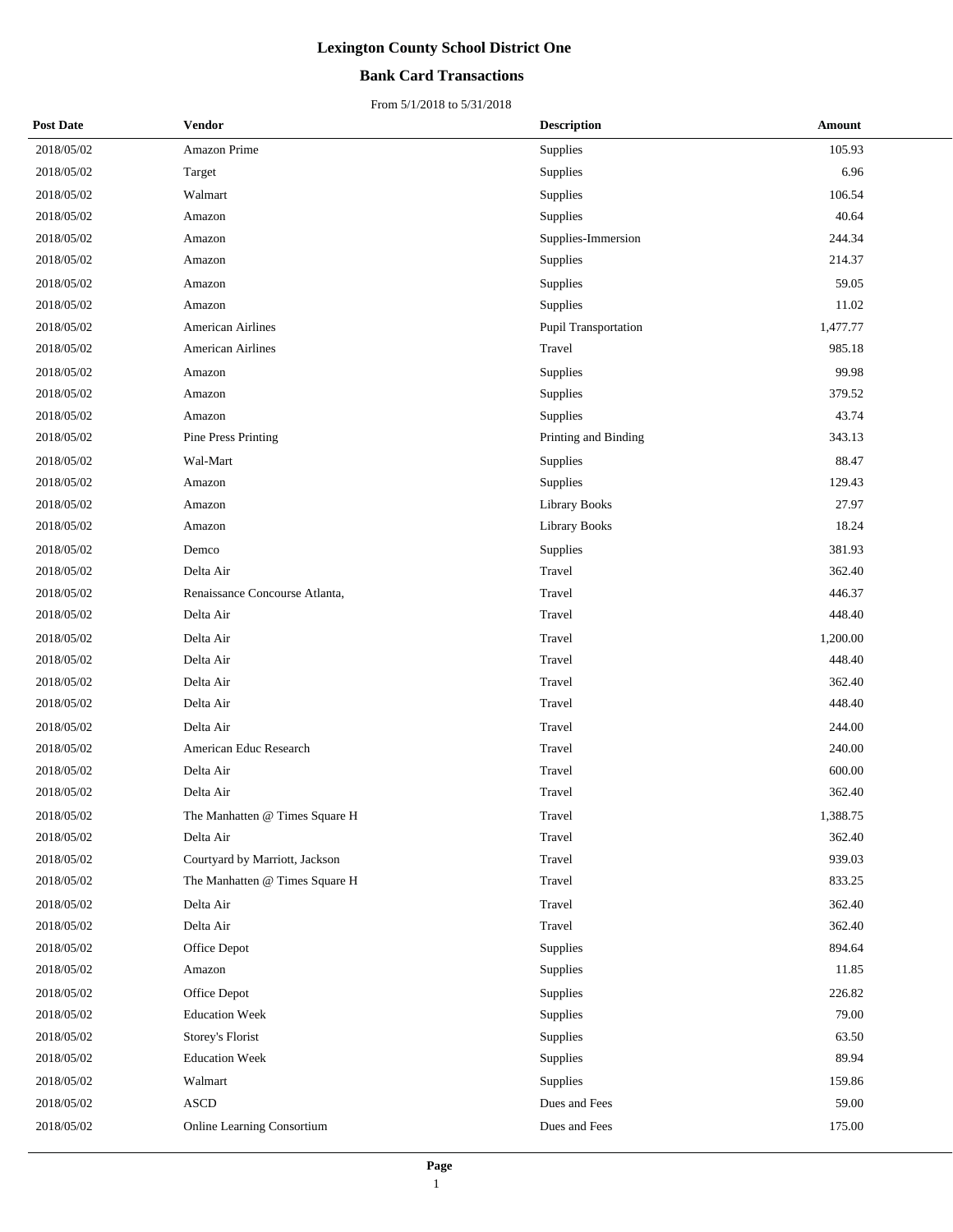### **Bank Card Transactions**

| <b>Post Date</b> | Vendor                         | <b>Description</b>        | <b>Amount</b> |
|------------------|--------------------------------|---------------------------|---------------|
| 2018/05/02       | Zoes of Lexington              | Other Objects             | 114.42        |
| 2018/05/02       | Chocolate Wonderland           | Other Objects             | 32.67         |
| 2018/05/02       | Larry's Giant Subs             | Other Objects             | 24.76         |
| 2018/05/02       | Expedia - United - American Ai | Travel                    | 4,386.17      |
| 2018/05/02       | Homes to Suites by Hilton      | Travel                    | 535.36        |
| 2018/05/02       | Target                         | Supplies                  | 53.32         |
| 2018/05/02       | Lowes                          | Supplies                  | 28.77         |
| 2018/05/02       | Hobby Lobby                    | Supplies                  | 6.41          |
| 2018/05/02       | Michaels                       | Supplies                  | 30.89         |
| 2018/05/02       | SOUTH CAROLINA ASSOCIATIO 803- | Travel                    | 25.00         |
| 2018/05/02       | SOUTH CAROLINA ASSOCIATIO 803- | Travel                    | 25.00         |
| 2018/05/02       | SOUTH CAROLINA ASSOCIATIO 803- | Travel                    | 25.00         |
| 2018/05/02       | FREDPRYOR CAREERTRACK 800-5563 | Travel                    | 128.00        |
| 2018/05/02       | POLLOCK OFFICE MACHINE CO 706- | Supplies                  | 116.58        |
| 2018/05/02       | POSTAL EXPRESS LEXINGTON SC    | Supplies                  | 53.00         |
| 2018/05/02       | POSTAL EXPRESS LEXINGTON SC    | Supplies                  | 53.00         |
| 2018/05/02       | POSTAL EXPRESS LEXINGTON SC    | Supplies                  | 7.75          |
| 2018/05/02       | CRIBBS SANDWICH AND SW LEXINGT | Other Objects             | 106.60        |
| 2018/05/02       | Town & Country                 | Supplies                  | 120.00        |
| 2018/05/02       | Ed Smith Lumber                | Supplies                  | 2.72          |
| 2018/05/02       | Derricks Service Center        | Supplies                  | 49.74         |
| 2018/05/02       | Pitt Stop                      | Supplies                  | 58.01         |
| 2018/05/02       | Lowes                          | Supplies                  | 34.40         |
| 2018/05/02       | American Airlines              | Travel                    | 60.00         |
| 2018/05/02       | Hampton Inn                    | Travel                    | 119.74        |
| 2018/05/02       | Hampton Inn                    | Travel                    | 139.05        |
| 2018/05/02       | Delta                          | Travel                    | 60.00         |
| 2018/05/02       | <b>American Airlines</b>       | Travel                    | 60.00         |
| 2018/05/02       | Delta                          | Travel                    | 25.00         |
| 2018/05/02       | Hilton Garden Inn              | Travel                    | 164.76        |
| 2018/05/02       | Renaissance Hotel              | Travel                    | 297.58        |
| 2018/05/02       | Delta                          | Travel                    | 25.00         |
| 2018/05/02       | Hampton Inn                    | Travel                    | 170.81        |
| 2018/05/02       | Hampton Inn                    | Travel                    | 192.61        |
| 2018/05/02       | Pine Press                     | Printing and Binding      | 87.94         |
| 2018/05/02       | <b>SLED</b>                    | Other Prof & Tech Service | 208.00        |
| 2018/05/02       | K-Mart                         | Supplies                  | 9.80          |
| 2018/05/02       | Walmart                        | Supplies                  | 72.68         |
| 2018/05/02       | Dollar General                 | Supplies                  | 3.21          |
| 2018/05/02       | Dollar General                 | Supplies                  | 4.28          |
| 2018/05/02       | Walgreens                      | Supplies                  | 14.58         |
| 2018/05/02       | Dollar General                 | Supplies                  | 9.63          |
| 2018/05/02       | Amazon                         | Supplies                  | 42.74         |
| 2018/05/02       | Amazon                         | Supplies                  | 193.92        |
| 2018/05/02       | Webstaurant Store              | Supplies                  | 154.91        |
|                  |                                |                           |               |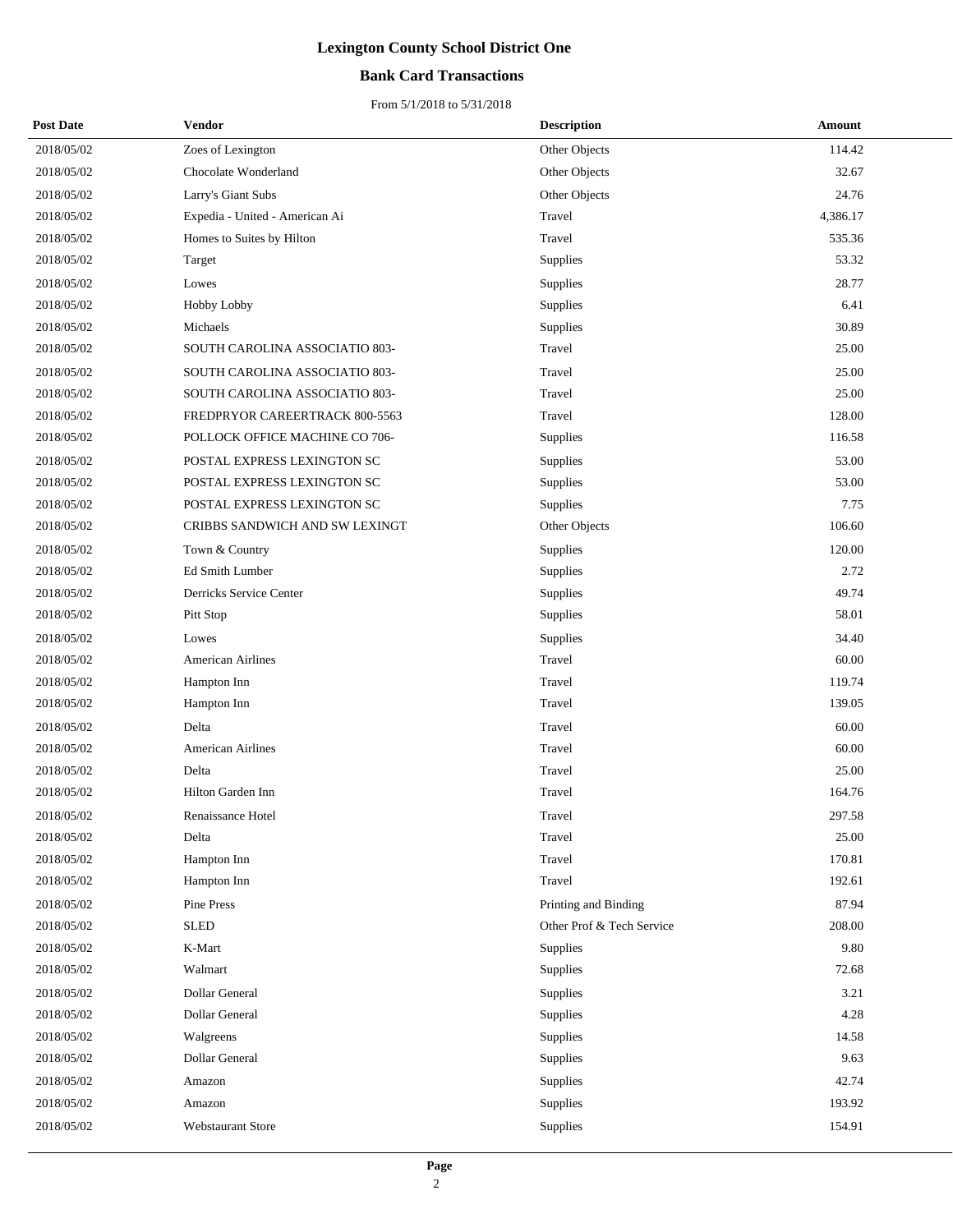### **Bank Card Transactions**

| <b>Post Date</b> | <b>Vendor</b>                  | <b>Description</b>      | Amount    |
|------------------|--------------------------------|-------------------------|-----------|
| 2018/05/02       | Food Lion                      | Food                    | 14.94     |
| 2018/05/02       | School Nutrition Association   | Dues and Fees           | 130.50    |
| 2018/05/02       | Academy of Nutrition and Diebe | Dues and Fees           | 264.00    |
| 2018/05/02       | Whaley Food Service            | Repairs and Maintenance | 261.25    |
| 2018/05/02       | Lowes                          | Supplies                | 22.28     |
| 2018/05/02       | The Home Depot                 | Supplies                | 19.92     |
| 2018/05/02       | Johnstone Supply               | Supplies                | 140.40    |
| 2018/05/02       | The Home Depot                 | Supplies                | 102.42    |
| 2018/05/02       | <b>Lowes Foods</b>             | Food                    | 43.91     |
| 2018/05/02       | <b>Lowes Foods</b>             | Food                    | 17.97     |
| 2018/05/02       | Walmart                        | Food                    | 89.79     |
| 2018/05/02       | Pro Kitchen                    | <b>Supplies</b>         | 24.08     |
| 2018/05/02       | <b>CK</b> Parts                | Supplies                | 330.76    |
| 2018/05/02       | Ace Hardware - Three Fountains | Supplies                | 4.16      |
| 2018/05/02       | Gateway                        | Supplies                | 14.32     |
| 2018/05/02       | The Home Depot                 | Supplies                | 33.98     |
| 2018/05/02       | <b>CK</b> Parts                | Supplies                | 150.75    |
| 2018/05/02       | Lowes                          | Supplies                | 52.36     |
| 2018/05/02       | <b>CES</b>                     | Supplies                | 79.77     |
| 2018/05/02       | <b>CES</b>                     | Supplies                | 79.77     |
| 2018/05/02       | CK Parts                       | Supplies                | 144.02    |
| 2018/05/02       | The Home Depot                 | Supplies                | 7.95      |
| 2018/05/02       | Grainger                       | Supplies                | 97.35     |
| 2018/05/02       | <b>CES</b>                     | Supplies                | 134.12    |
| 2018/05/02       | Pro Kitchen                    | Supplies                | 219.06    |
| 2018/05/02       | Pro Kitchen                    | Supplies                | $-131.81$ |
| 2018/05/02       | <b>Lowes Foods</b>             | Food                    | 13.18     |
| 2018/05/02       | Walmart                        | Food                    | 31.44     |
| 2018/05/02       | Home Depot                     | Pupil Activity          | 532.86    |
| 2018/05/02       | Pine Press                     | Pupil Activity          | 64.72     |
| $2018/05/02$     | Wal-Mart                       | Pupil Activity          | 57.55     |
| 2018/05/02       | <b>BSN</b>                     | Pupil Activity          | 101.28    |
| 2018/05/02       | Trophy and Awards              | Pupil Activity          | 262.15    |
| 2018/05/02       | Storey's Florist               | Pupil Activity          | 40.00     |
| 2018/05/02       | <b>Chalk Talk Sports</b>       | Pupil Activity          | 67.92     |
| 2018/05/02       | Chick Fila                     | Pupil Activity          | 114.76    |
| 2018/05/02       | <b>Lowes Foods</b>             | Pupil Activity          | 153.74    |
| 2018/05/02       | Fairfield Inn                  | Pupil Activity          | 100.45    |
| 2018/05/02       | Fairfield Inn                  | Pupil Activity          | 100.45    |
| 2018/05/02       | <b>Murphy Express</b>          | Pupil Activity          | 20.00     |
| 2018/05/02       | Lowes Foods                    | Pupil Activity          | 37.68     |
| 2018/05/02       | McDonalds                      | Pupil Activity          | 25.43     |
| 2018/05/04       | Amazon                         | Supplies                | 93.40     |
| 2018/05/04       | Amazon                         | Supplies                | 10.99     |
| 2018/05/04       | Office Depot                   | Supplies                | 13.31     |
|                  |                                |                         |           |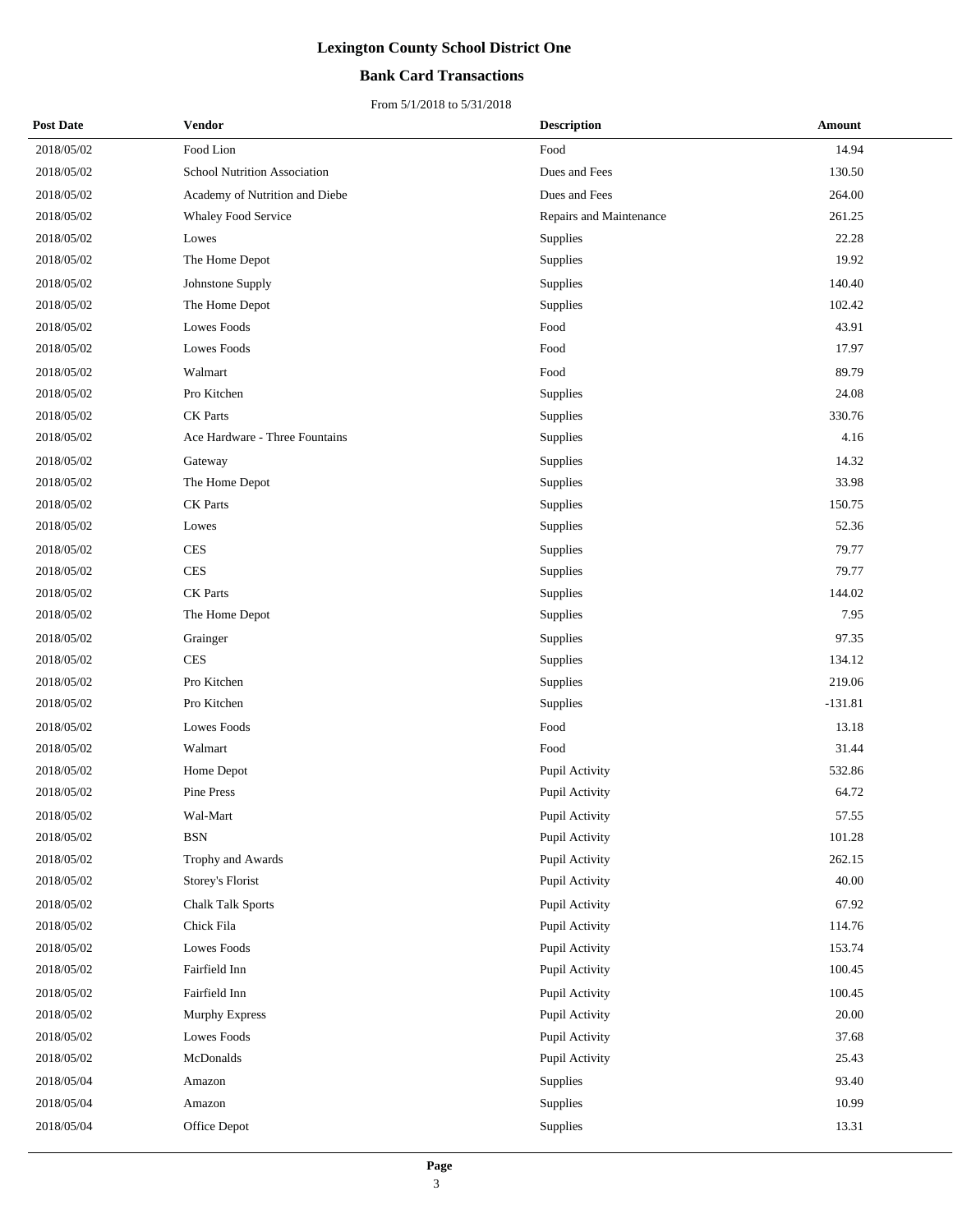### **Bank Card Transactions**

| <b>Post Date</b> | <b>Vendor</b>              | <b>Description</b>   | Amount |
|------------------|----------------------------|----------------------|--------|
| 2018/05/04       | Amazon                     | Supplies             | 799.99 |
| 2018/05/04       | Amazon                     | Supplies             | 45.06  |
| 2018/05/04       | Amazon                     | Supplies             | 48.02  |
| 2018/05/04       | Amazon                     | Supplies             | 17.63  |
| 2018/05/04       | Amazon                     | Supplies             | 38.94  |
| 2018/05/04       | Amazon                     | Supplies             | 107.30 |
| 2018/05/04       | Amazon                     | Supplies             | 151.46 |
| 2018/05/04       | Amazon                     | <b>Supplies</b>      | 32.50  |
| 2018/05/04       | Demco                      | Supplies             | 426.31 |
| 2018/05/04       | National Geographics       | Periodicals          | 15.00  |
| 2018/05/04       | Amazon                     | Periodicals          | 45.62  |
| 2018/05/04       | Beanz                      | Periodicals          | 29.99  |
| 2018/05/04       | Owlkids.com                | Periodicals          | 34.95  |
| 2018/05/04       | Exxon - Pitt Stop          | Supplies             | 47.00  |
| 2018/05/04       | <b>Advanced Auto Parts</b> | Supplies             | 57.88  |
| 2018/05/04       | West Music                 | Pupil Activity       | 67.45  |
| 2018/05/04       | Amazon                     | Pupil Activity       | 17.22  |
| 2018/05/04       | Amazon                     | Pupil Activity       | 10.66  |
| 2018/05/04       | Amazon                     | Pupil Activity       | 271.92 |
| 2018/05/04       | Amazon                     | Pupil Activity       | 8.33   |
| 2018/05/04       | Amazon                     | Pupil Activity       | 18.09  |
| 2018/05/04       | Amazon                     | Pupil Activity       | 70.40  |
| 2018/05/04       | Amazon                     | Pupil Activity       | 16.06  |
| 2018/05/04       | Amazon                     | Pupil Activity       | 27.00  |
| 2018/05/07       | <b>Direct Athletics</b>    | Pupil Activity       | 128.80 |
| 2018/05/07       | Direct Athletics           | Pupil Activity       | 128.80 |
| 2018/05/07       | <b>BSN</b> Sports          | Pupil Activity       | 153.22 |
| 2018/05/07       | Tennis Warehouse           | Pupil Activity       | 389.70 |
| 2018/05/07       | Sams                       | Pupil Activity       | 47.88  |
| 2018/05/07       | <b>Rolly Polly</b>         | Pupil Activity       | 190.75 |
| 2018/05/22       | Office Depot               | Supplies             | 25.96  |
| 2018/05/22       | Amazon                     | Supplies             | 31.77  |
| 2018/05/22       | Walmart                    | Supplies             | 2.31   |
| 2018/05/22       | Walmart                    | Supplies             | 300.00 |
| 2018/05/22       | Amazon.com                 | Supplies             | 94.20  |
| 2018/05/22       | Bound to Stay Bound        | <b>Library Books</b> | 489.55 |
| 2018/05/22       | Bound to Stay Bound        | <b>Library Books</b> | 431.81 |
| 2018/05/22       | Bound to Stay Bound        | <b>Library Books</b> | 152.37 |
| 2018/05/22       | <b>Tractor Supply</b>      | Supplies-Maintenace  | 7.53   |
| 2018/05/22       | Lowe's                     | Supplies-Maintenace  | 31.00  |
| 2018/05/22       | Ed Smith Lumber            | Supplies-Maintenace  | 26.10  |
| 2018/05/22       | Lowe's                     | Supplies-Maintenace  | 179.72 |
| 2018/05/22       | Lowe's                     | Supplies-Maintenace  | 25.51  |
| 2018/05/22       | <b>Batteries Plus</b>      | Supplies-Maintenace  | 51.32  |
| 2018/05/22       | $\mbox{CES}$               | Supplies-Maintenace  | 95.74  |
|                  |                            |                      |        |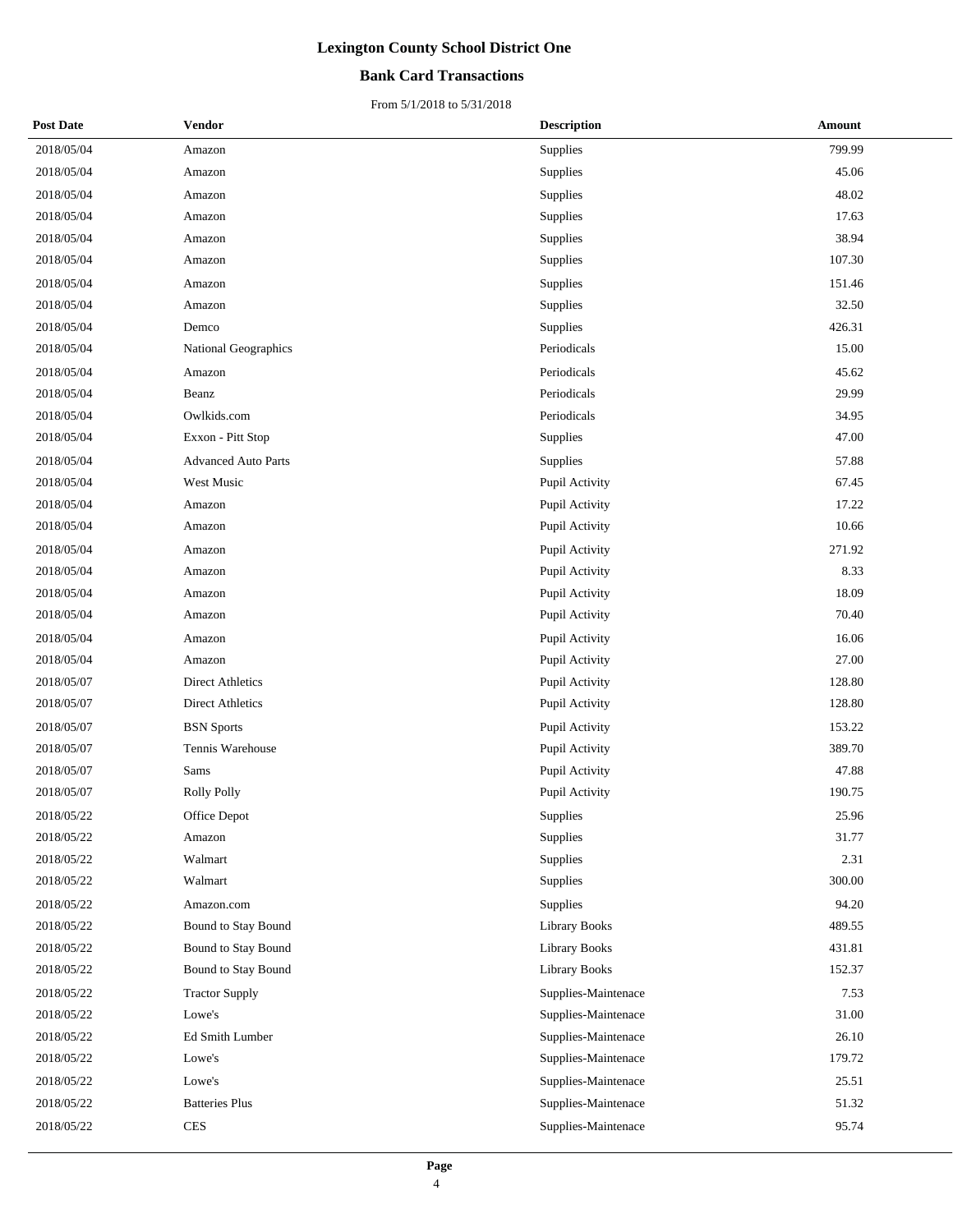### **Bank Card Transactions**

| <b>Post Date</b> | Vendor                        | <b>Description</b>  | Amount |
|------------------|-------------------------------|---------------------|--------|
| 2018/05/22       | <b>CES</b>                    | Supplies-Maintenace | 160.25 |
| 2018/05/22       | Lowe's                        | Supplies-Maintenace | 11.89  |
| 2018/05/22       | <b>CES</b>                    | Supplies-Maintenace | 154.94 |
| 2018/05/22       | Home Depot                    | Supplies-Maintenace | 135.64 |
| 2018/05/22       | <b>CES</b>                    | Supplies-Maintenace | 269.07 |
| 2018/05/22       | Sherwin Williams              | Supplies-Maintenace | 93.07  |
| 2018/05/22       | Lowe's                        | Supplies-Maintenace | 28.84  |
| 2018/05/22       | Home Depot                    | Supplies-Maintenace | 73.49  |
| 2018/05/22       | Lowe's                        | Supplies-Maintenace | 69.55  |
| 2018/05/22       | <b>CES</b>                    | Supplies-Maintenace | 67.40  |
| 2018/05/22       | Home Depot                    | Supplies-Maintenace | 49.79  |
| 2018/05/22       | Home Depot                    | Supplies-Maintenace | 38.84  |
| 2018/05/22       | Lowe's                        | Supplies-Maintenace | 22.61  |
| 2018/05/22       | <b>CES</b>                    | Supplies-Maintenace | 70.83  |
| 2018/05/22       | Lowe's                        | Supplies-Maintenace | 88.49  |
| 2018/05/22       | SE Concrete                   | Supplies-Maintenace | 51.53  |
| 2018/05/22       | Lowe's                        | Supplies-Maintenace | 81.27  |
| 2018/05/22       | Lowe's                        | Supplies-Maintenace | 74.91  |
| 2018/05/22       | Lowe's                        | Supplies-Maintenace | 27.87  |
| 2018/05/22       | Lowe's                        | Supplies-Maintenace | 79.52  |
| 2018/05/22       | Lowe's                        | Supplies-Maintenace | 42.85  |
| 2018/05/22       | Lowe's                        | Supplies-Maintenace | 36.86  |
| 2018/05/22       | <b>CES</b>                    | Supplies-Maintenace | 160.18 |
| 2018/05/22       | Ed Smith Lumber               | Supplies-Maintenace | 15.84  |
| 2018/05/22       | Lowe's                        | Supplies-Maintenace | 21.30  |
| 2018/05/22       | Amazon.com                    | Supplies            | 56.42  |
| 2018/05/22       | Shell                         | Supplies            | 45.81  |
| 2018/05/22       | Home Depot                    | Supplies            | 381.99 |
| 2018/05/22       | Lowe's                        | Supplies            | 182.67 |
| 2018/05/22       | Lowe's                        | Supplies-Maintenace | 17.87  |
| 2018/05/22       | Lowe's                        | Supplies-Maintenace | 42.43  |
| 2018/05/22       | Lowe's                        | Supplies-Maintenace | 77.23  |
| 2018/05/22       | Electric Control and Supply   | Supplies-Maintenace | 537.14 |
| 2018/05/22       | <b>Batteries Plus</b>         | Supplies-Maintenace | 248.79 |
| 2018/05/22       | Lowe's                        | Supplies-Maintenace | 5.94   |
| 2018/05/22       | <b>Batteries Plus</b>         | Supplies-Maintenace | 53.23  |
| 2018/05/22       | Heinemann                     | Supplies            | 519.75 |
| 2018/05/22       | Academic Therapy Publications | Supplies            | 293.85 |
| 2018/05/22       | Amazon.com                    | Pupil Activity      | 62.07  |
| 2018/05/22       | Nasco                         | Pupil Activity      | 19.74  |
| 2018/05/22       | Wawak                         | Pupil Activity      | 14.58  |
| 2018/05/22       | Wawak                         | Pupil Activity      | 65.85  |
| 2018/05/23       | <b>AMAZON</b>                 | Supplies            | 655.95 |
| 2018/05/23       | Amazon                        | Supplies            | 48.71  |
| 2018/05/23       | Lowe's Foods                  | Supplies            | 27.96  |
|                  |                               |                     |        |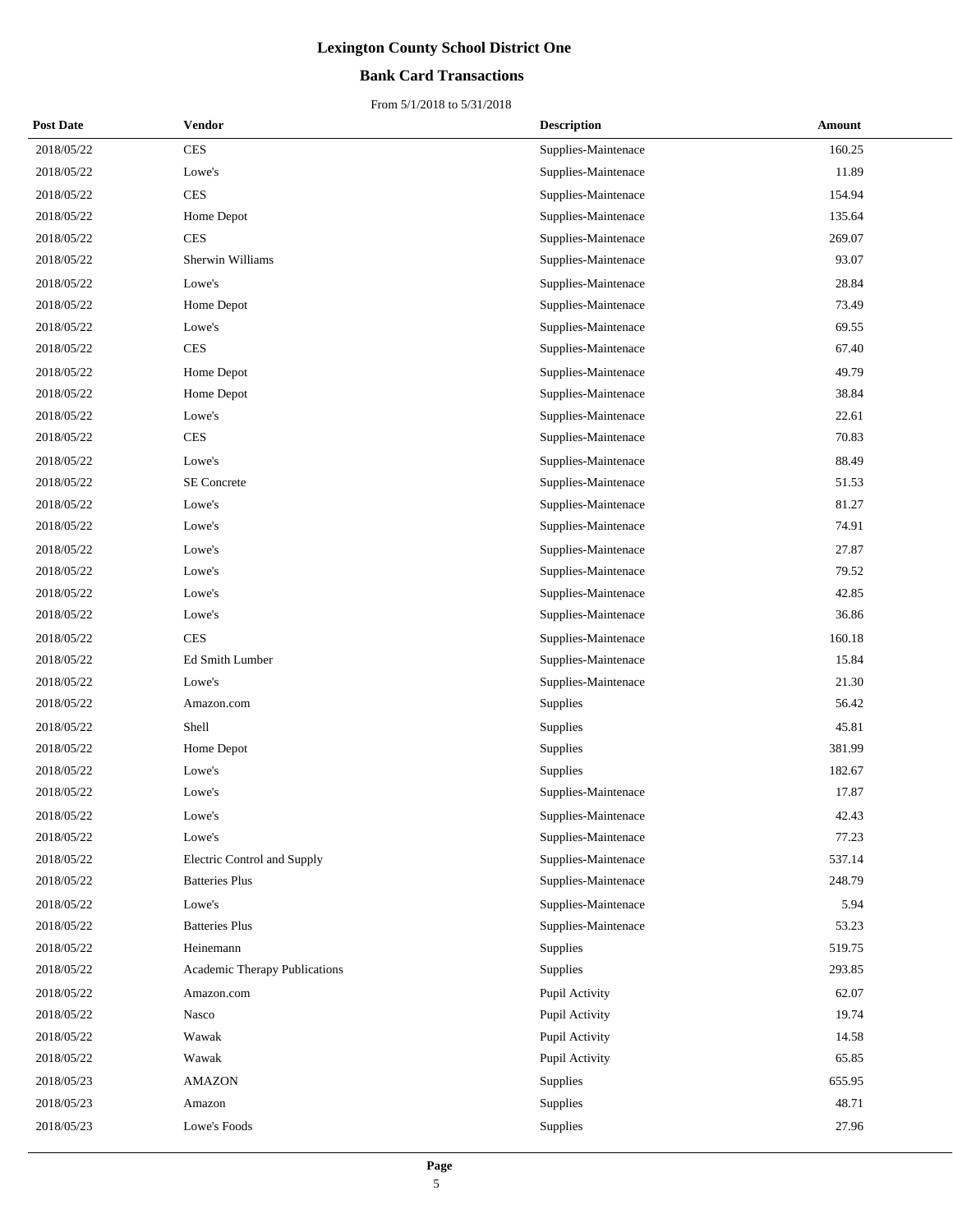### **Bank Card Transactions**

| <b>Post Date</b> | <b>Vendor</b>            | <b>Description</b>         | Amount |
|------------------|--------------------------|----------------------------|--------|
| 2018/05/23       | Amazon.com               | Supplies                   | 25.98  |
| 2018/05/23       | Amazon.com               | Supplies                   | 15.99  |
| 2018/05/23       | Walgreens                | Supplies                   | 25.66  |
| 2018/05/23       | Walmart                  | Supplies                   | 16.83  |
| 2018/05/23       | Amazon.com               | Supplies                   | 236.96 |
| 2018/05/23       | Scholastic Education     | Supplies                   | 14.33  |
| 2018/05/23       | <b>AMAZON</b>            | Supplies                   | 353.21 |
| 2018/05/23       | Wal mart                 | Supplies                   | 183.02 |
| 2018/05/23       | Lowe's                   | Supplies                   | 41.35  |
| 2018/05/23       | 4Ink Jets                | Supplies                   | 57.98  |
| 2018/05/23       | <b>Best Buy</b>          | Supplies                   | 281.34 |
| 2018/05/23       | Musician's Friend.com    | Supplies                   | 351.98 |
| 2018/05/23       | IDShop.com               | Supplies                   | 582.92 |
| 2018/05/23       | Amazon.com               | <b>Technology Supplies</b> | 23.99  |
| 2018/05/23       | <b>Musician Supply</b>   | Repairs and Maintenance    | 223.98 |
| 2018/05/23       | <b>NAESP</b>             | Supplies                   | 78.00  |
| 2018/05/23       | Amazon                   | Supplies                   | 168.15 |
| 2018/05/23       | Amazon                   | Supplies                   | 344.80 |
| 2018/05/23       | Pollock                  | Supplies                   | 107.00 |
| 2018/05/23       | Pollock                  | Supplies                   | 116.58 |
| 2018/05/23       | Amazon                   | Supplies                   | 23.54  |
| 2018/05/23       | Epic Sports              | Supplies                   | 30.21  |
| 2018/05/23       | Amazon                   | Supplies                   | 21.99  |
| 2018/05/23       | Trophy & Award Center    | Supplies                   | 53.50  |
| 2018/05/23       | Lowes                    | Supplies                   | 42.87  |
| 2018/05/23       | <b>USPS</b>              | Supplies                   | 500.00 |
| 2018/05/23       | Amazon                   | Supplies                   | 145.28 |
| 2018/05/23       | Amazon                   | Supplies                   | 80.60  |
| 2018/05/23       | Amazon                   | Supplies                   | 20.43  |
| 2018/05/23       | Amazon                   | Supplies                   | 2.29   |
| 2018/05/23       | Jones School Supply      | Supplies                   | 256.69 |
| 2018/05/23       | Amazon                   | Supplies                   | 14.70  |
| 2018/05/23       | <b>USPS</b>              | Supplies                   | 3.95   |
| 2018/05/23       | Lowe's #02967            | Supplies                   | 337.77 |
| 2018/05/23       | Amazon                   | Supplies                   | 61.70  |
| 2018/05/23       | Inkhead                  | Supplies                   | 188.56 |
| 2018/05/23       | Amazon                   | Supplies                   | 22.95  |
| 2018/05/23       | Paper Source             | Supplies                   | 46.70  |
| 2018/05/23       | Amazon                   | Supplies                   | 64.00  |
| 2018/05/23       | <b>LOWES</b>             | Supplies                   | 327.67 |
| 2018/05/23       | NYLYNN COSMETICS         | Supplies                   | 59.00  |
| 2018/05/23       | <b>EXXONMOBIL</b>        | Supplies                   | 52.40  |
| 2018/05/23       | <b>EXPRESSIONS</b>       | Supplies                   | 75.30  |
| 2018/05/23       | <b>GRADUATION OUTLET</b> | Supplies                   | 193.60 |
| 2018/05/23       | LOWES FOODS              | Supplies                   | 57.00  |
|                  |                          |                            |        |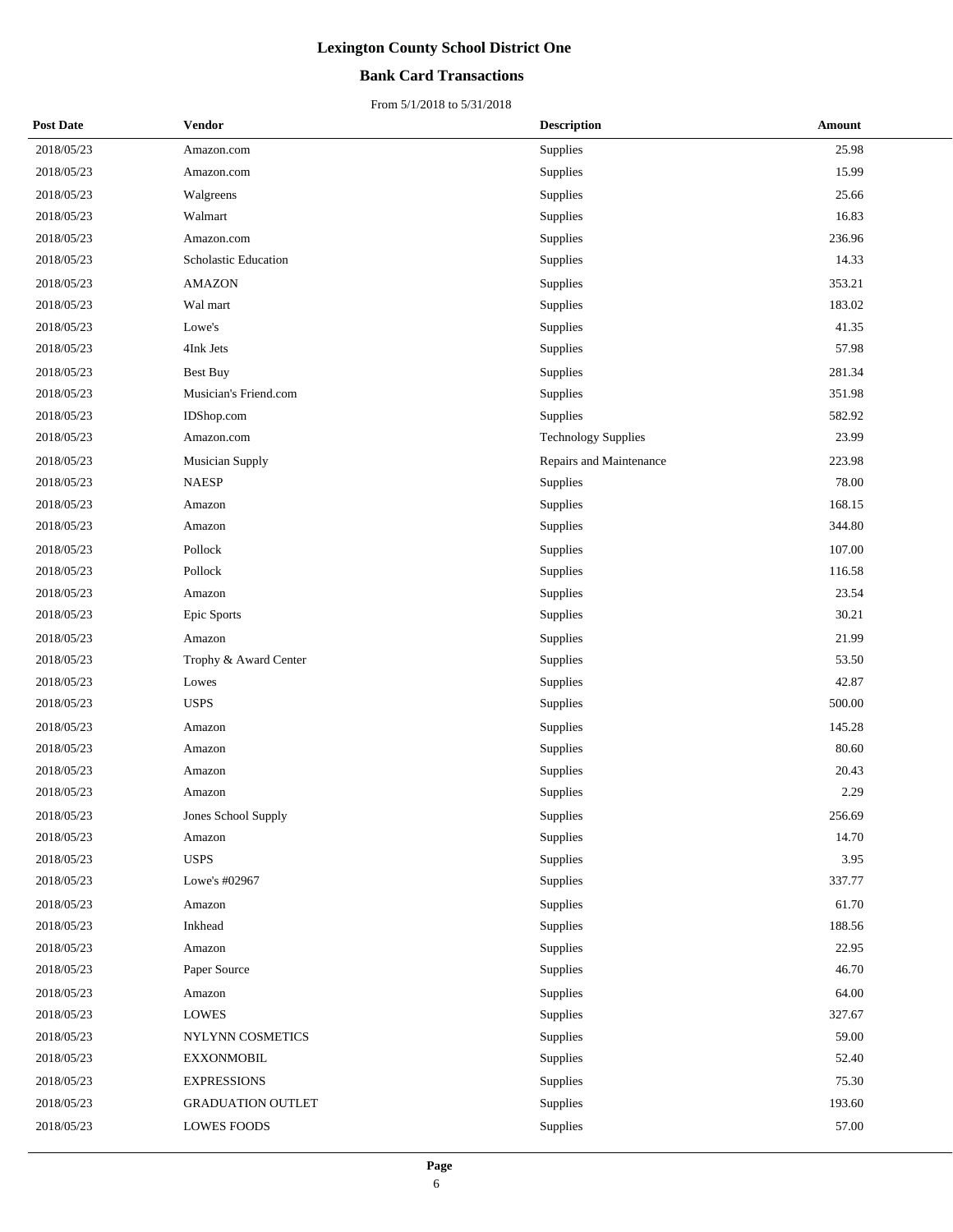### **Bank Card Transactions**

| <b>Post Date</b> | Vendor                      | <b>Description</b>   | Amount |
|------------------|-----------------------------|----------------------|--------|
| 2018/05/23       | <b>A-Z LAWNMOWER</b>        | Supplies             | 144.81 |
| 2018/05/23       | OFFICE DEPOT                | Supplies             | 14.10  |
| 2018/05/23       | Staples                     | Supplies             | 240.70 |
| 2018/05/23       | Amazon.com                  | Supplies             | 83.94  |
| 2018/05/23       | AMAZON                      | Supplies             | 116.61 |
| 2018/05/23       | WalMart                     | Supplies             | 100.46 |
| 2018/05/23       | Hobby Lobby                 | Supplies             | 112.72 |
| 2018/05/23       | Oriental trading            | Supplies             | 85.49  |
| 2018/05/23       | Hobby Lobby                 | Supplies             | 17.11  |
| 2018/05/23       | Amazon.com                  | Supplies             | 113.10 |
| 2018/05/23       | Amazon                      | Supplies             | 25.40  |
| 2018/05/23       | Amazon                      | Supplies             | 50.66  |
| 2018/05/23       | Amazon                      | Supplies             | 8.51   |
| 2018/05/23       | Amazon.com                  | Supplies             | 5.99   |
| 2018/05/23       | AMAZON                      | <b>Library Books</b> | 5.99   |
| 2018/05/23       | BOOKSAMILLION.com           | <b>Library Books</b> | 69.51  |
| 2018/05/23       | Survey monkey               | Tuition              | 87.00  |
| 2018/05/23       | Scholastic                  | <b>Library Books</b> | 20.34  |
| 2018/05/23       | Bound to Stay Bound Books   | <b>Library Books</b> | 784.54 |
| 2018/05/23       | Beach Cove Resort Inc       | Travel               | 215.04 |
| 2018/05/23       | Beach Cove Resort, Inc.     | Travel               | 215.04 |
| 2018/05/23       | Beach Cove Resort, Inc      | Travel               | 215.04 |
| 2018/05/23       | <b>Clemson University</b>   | Travel               | 60.00  |
| 2018/05/23       | Clemson University (APSI)   | Travel               | 275.00 |
| 2018/05/23       | Renaissance Atlanta Waverly | Travel               | 584.88 |
| 2018/05/23       | Accutrrain Corp             | Travel               | 69.76  |
| 2018/05/23       | <b>AMAZON</b>               | Supplies             | 95.49  |
| 2018/05/23       | <b>WALMART</b>              | Supplies             | 18.79  |
| 2018/05/23       | <b>USPS</b>                 | Supplies             | 6.90   |
| 2018/05/23       | Office Depot                | Supplies             | 53.49  |
| 2018/05/23       | Raptor Tech.                | Supplies             | 200.00 |
| 2018/05/23       | Amazon                      | Supplies             | 30.75  |
| 2018/05/23       | Amazon                      | Supplies             | 197.11 |
| 2018/05/23       | <b>CES</b>                  | Supplies-Maintenace  | 138.03 |
| 2018/05/23       | CES                         | Supplies-Maintenace  | 63.13  |
| 2018/05/23       | Lowes                       | Supplies-Maintenace  | 50.35  |
| 2018/05/23       | Ferguson                    | Supplies-Maintenace  | 29.52  |
| 2018/05/23       | EXXonMobile                 | Supplies-Maintenace  | 48.00  |
| 2018/05/23       | Shell Oil                   | Supplies-Maintenace  | 85.00  |
| 2018/05/23       | Amazon                      | Supplies-Maintenace  | 144.03 |
| 2018/05/23       | Exxon Mobile                | Supplies-Maintenace  | 51.00  |
| 2018/05/23       | ExxonMobile                 | Supplies-Maintenace  | 53.50  |
| 2018/05/23       | Home Depot                  | Supplies-Maintenace  | 17.09  |
| 2018/05/23       | AutoZone                    | Supplies-Maintenace  | 62.04  |
| 2018/05/23       | Lowe's                      | Supplies-Maintenace  | 52.30  |
|                  |                             |                      |        |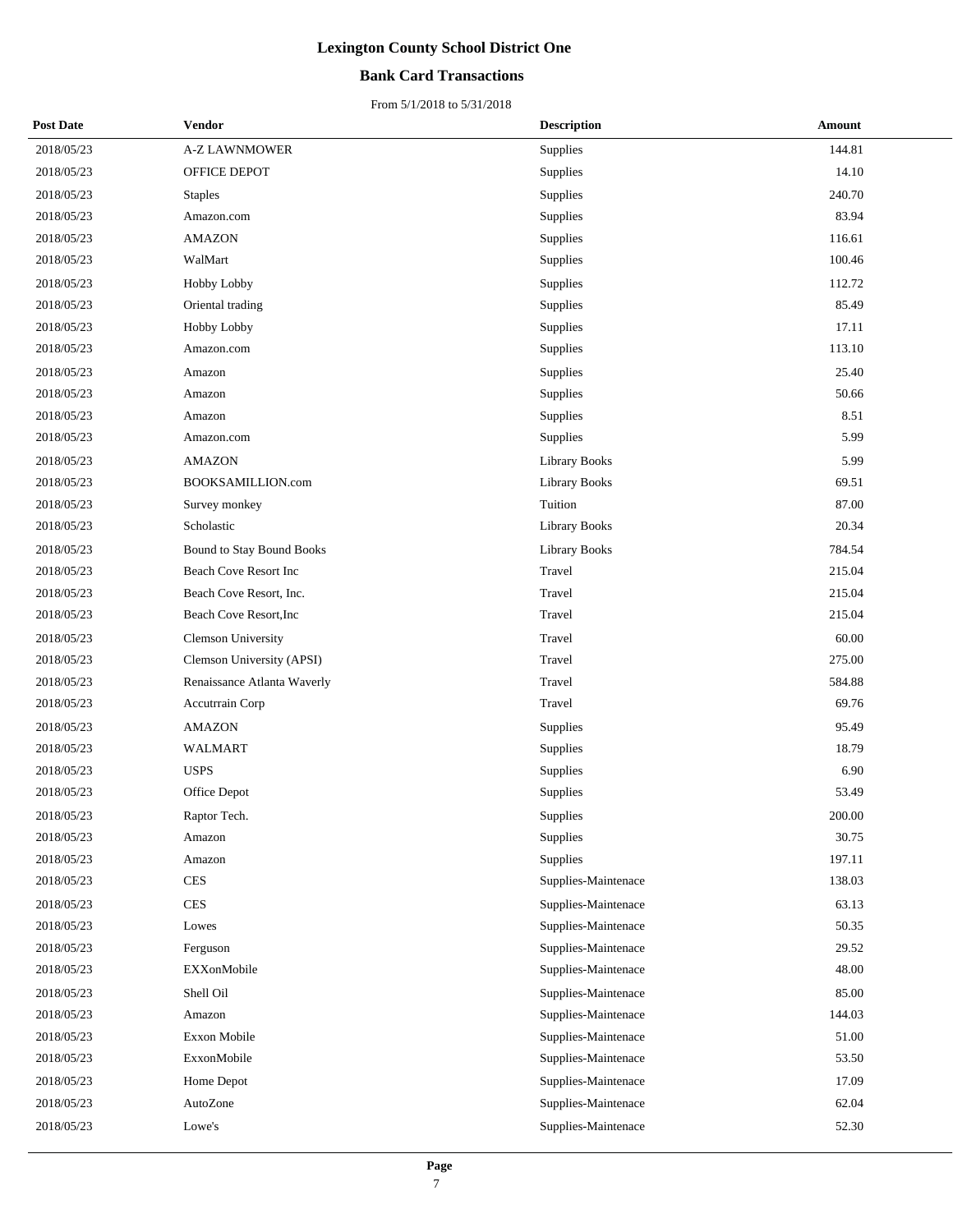### **Bank Card Transactions**

| <b>Post Date</b> | <b>Vendor</b>          | <b>Description</b>  | <b>Amount</b> |
|------------------|------------------------|---------------------|---------------|
| 2018/05/23       | Lee Transport          | Supplies-Maintenace | 356.45        |
| 2018/05/23       | Sparrow & Kennedy      | Supplies-Maintenace | 63.88         |
| 2018/05/23       | Shell Oil              | Supplies-Maintenace | 85.00         |
| 2018/05/23       | Shell Oil              | Supplies-Maintenace | 85.00         |
| 2018/05/23       | Ferguson               | Supplies-Maintenace | 61.28         |
| 2018/05/23       | <b>CES</b>             | Supplies-Maintenace | 95.62         |
| 2018/05/23       | Ferguson               | Supplies-Maintenace | 40.65         |
| 2018/05/23       | LOWE'S                 | Supplies            | 8.26          |
| 2018/05/23       | KANGAROO EXPRESS       | Supplies            | 40.97         |
| 2018/05/23       | LOWE'S                 | Supplies            | 25.85         |
| 2018/05/23       | Ferguson               | Supplies-Maintenace | 35.76         |
| 2018/05/23       | Fortiline              | Supplies-Maintenace | 34.24         |
| 2018/05/23       | Ed Smith Lumber        | Supplies-Maintenace | 57.33         |
| 2018/05/23       | Shell Oil              | Supplies            | 77.89         |
| 2018/05/23       | Walker Hardware LLC    | Supplies            | 69.57         |
| 2018/05/23       | Shell Oil              | Supplies            | 14.49         |
| 2018/05/23       | Shell Oil              | Supplies            | 71.64         |
| 2018/05/23       | Home Depot             | Supplies-Maintenace | 172.95        |
| 2018/05/23       | <b>Walker Hardware</b> | Supplies-Maintenace | 12.25         |
| 2018/05/23       | <b>CES</b>             | Supplies-Maintenace | 39.37         |
| 2018/05/23       | Ferguson               | Supplies-Maintenace | 43.32         |
| 2018/05/23       | <b>CES</b>             | Supplies-Maintenace | 108.32        |
| 2018/05/23       | <b>CES</b>             | Supplies-Maintenace | 122.40        |
| 2018/05/23       | Smith & Jones          | Supplies-Maintenace | 107.79        |
| 2018/05/23       | Walker Hardware        | Supplies-Maintenace | 4.38          |
| 2018/05/23       | Price's                | Supplies-Maintenace | 180.57        |
| 2018/05/23       | <b>CES</b>             | Supplies-Maintenace | 196.18        |
| 2018/05/23       | <b>CES</b>             | Supplies-Maintenace | 28.96         |
| 2018/05/23       | Lowe's                 | Supplies-Maintenace | 24.25         |
| 2018/05/23       | Lowe's                 | Supplies-Maintenace | 42.31         |
| 2018/05/23       | Shell Oil              | <b>Supplies</b>     | 37.89         |
| 2018/05/23       | Sherwin Williams       | Supplies-Maintenace | 93.07         |
| 2018/05/23       | Smith & Jones          | Supplies-Maintenace | 289.55        |
| 2018/05/23       | Ferguson               | Supplies-Maintenace | 39.43         |
| 2018/05/23       | Heritage Food Service  | Supplies-Maintenace | 86.00         |
| 2018/05/23       | LOWE'S                 | Supplies            | 43.20         |
| 2018/05/23       | <b>HOME DEPOT</b>      | Supplies            | 74.33         |
| 2018/05/23       | Ferguson               | Supplies-Maintenace | 61.27         |
| 2018/05/23       | Lowe's                 | Supplies-Maintenace | 14.83         |
| 2018/05/23       | Ferguson               | Supplies-Maintenace | 137.45        |
| 2018/05/23       | Gateway                | Supplies-Maintenace | 59.60         |
| 2018/05/23       | Lowe's                 | Supplies-Maintenace | 46.16         |
| 2018/05/23       | Lowe's                 | Supplies-Maintenace | 42.69         |
| 2018/05/23       | Lexington True Value   | Supplies-Maintenace | 6.95          |
| 2018/05/23       | Sherwin Williams       | Supplies-Maintenace | 148.78        |
|                  |                        |                     |               |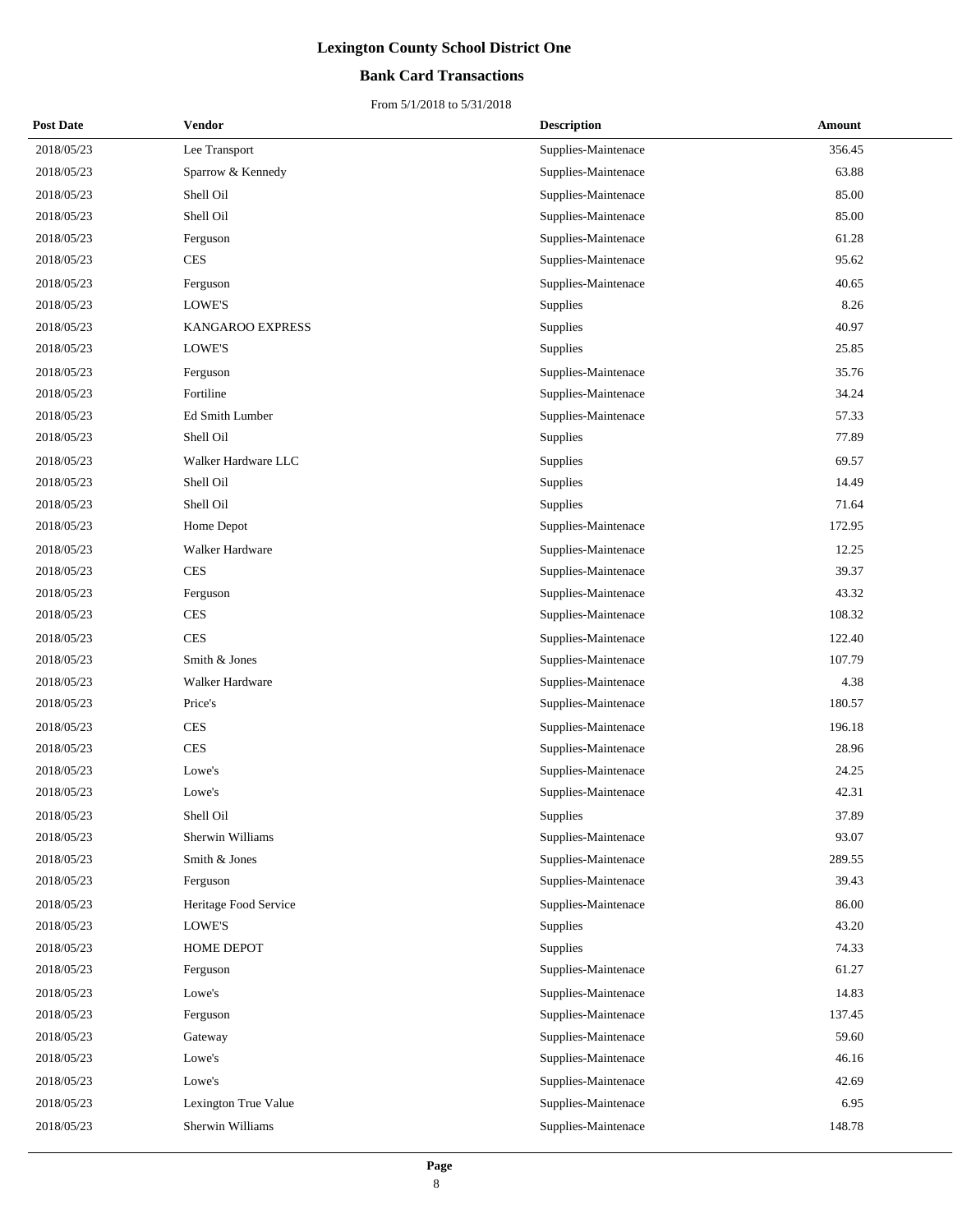### **Bank Card Transactions**

| <b>Post Date</b> | <b>Vendor</b>               | <b>Description</b>  | <b>Amount</b> |
|------------------|-----------------------------|---------------------|---------------|
| 2018/05/23       | Sherwin Williams            | Supplies-Maintenace | 118.90        |
| 2018/05/23       | Ferguson                    | Supplies-Maintenace | 130.81        |
| 2018/05/23       | Home Depot                  | Supplies-Maintenace | 16.01         |
| 2018/05/23       | Ferguson                    | Supplies-Maintenace | 73.89         |
| 2018/05/23       | Lowe's                      | Supplies-Maintenace | 33.15         |
| 2018/05/23       | Ferguson                    | Supplies-Maintenace | 43.11         |
| 2018/05/23       | Ferguson                    | Supplies-Maintenace | 75.65         |
| 2018/05/23       | Ed Smith Lumber             | Supplies-Maintenace | 57.32         |
| 2018/05/23       | Lowe's                      | Supplies-Maintenace | 17.08         |
| 2018/05/23       | <b>CES</b>                  | Supplies-Maintenace | 55.42         |
| 2018/05/23       | Grainger                    | Supplies            | 119.19        |
| 2018/05/23       | Walker Hardware             | <b>Supplies</b>     | 4.38          |
| 2018/05/23       | SchoolFix Catalog           | Supplies            | 229.20        |
| 2018/05/23       | Pitt Stop                   | Supplies            | 100.00        |
| 2018/05/23       | Walker Hardware             | Supplies            | 18.63         |
| 2018/05/23       | Ed Smith Lumber             | Supplies-Maintenace | 171.92        |
| 2018/05/23       | Murray Supply Company       | Supplies-Maintenace | 77.21         |
| 2018/05/23       | Lowe's Foods                | Supplies            | 63.50         |
| 2018/05/23       | Pitt Stop/Exxon Mobile      | Supplies            | 24.28         |
| 2018/05/23       | Ferguson                    | Supplies-Maintenace | 45.78         |
| 2018/05/23       | <b>CES</b>                  | Supplies-Maintenace | 117.67        |
| 2018/05/23       | Ferguson                    | Supplies-Maintenace | 28.90         |
| 2018/05/23       | <b>Murphy Express</b>       | Supplies            | 22.51         |
| 2018/05/23       | Lowes                       | Supplies            | 51.21         |
| 2018/05/23       | Lowes                       | Supplies            | 134.35        |
| 2018/05/23       | <b>Murphy Express</b>       | Supplies            | 52.78         |
| 2018/05/23       | Lowes                       | Supplies            | 21.38         |
| 2018/05/23       | WW Grainer                  | Supplies            | 820.90        |
| 2018/05/23       | Lowes                       | Supplies            | 20.82         |
| 2018/05/23       | Gateway Supply              | Supplies-Maintenace | 186.18        |
| 2018/05/23       | <b>O'Reilly</b>             | Supplies-Maintenace | 20.29         |
| 2018/05/23       | Home Depot                  | Supplies-Maintenace | 138.73        |
| 2018/05/23       | Smith & Jones               | Supplies-Maintenace | 89.28         |
| 2018/05/23       | <b>CES</b>                  | Supplies-Maintenace | 311.18        |
| 2018/05/23       | <b>CES</b>                  | Supplies-Maintenace | 60.36         |
| 2018/05/23       | Electric Control and Supply | Supplies-Maintenace | 331.70        |
| 2018/05/23       | Sox Fence                   | Supplies-Maintenace | 352.59        |
| 2018/05/23       | <b>Hilton Head</b>          | Travel              | 240.87        |
| 2018/05/23       | Residence Inn by Marriott   | Travel              | 217.82        |
| 2018/05/23       | Marriott Houston            | Travel              | 1,140.75      |
| 2018/05/23       | Double Tree                 | Travel              | 236.45        |
| 2018/05/23       | Residence Inn By Marriott   | Travel              | 217.82        |
| 2018/05/23       | Double Tree                 | Travel              | 259.58        |
| 2018/05/23       | Lido Beach Resort           | Travel              | 520.80        |
| 2018/05/23       | Residence Inn by Marriott   | Travel              | 217.82        |
|                  |                             |                     |               |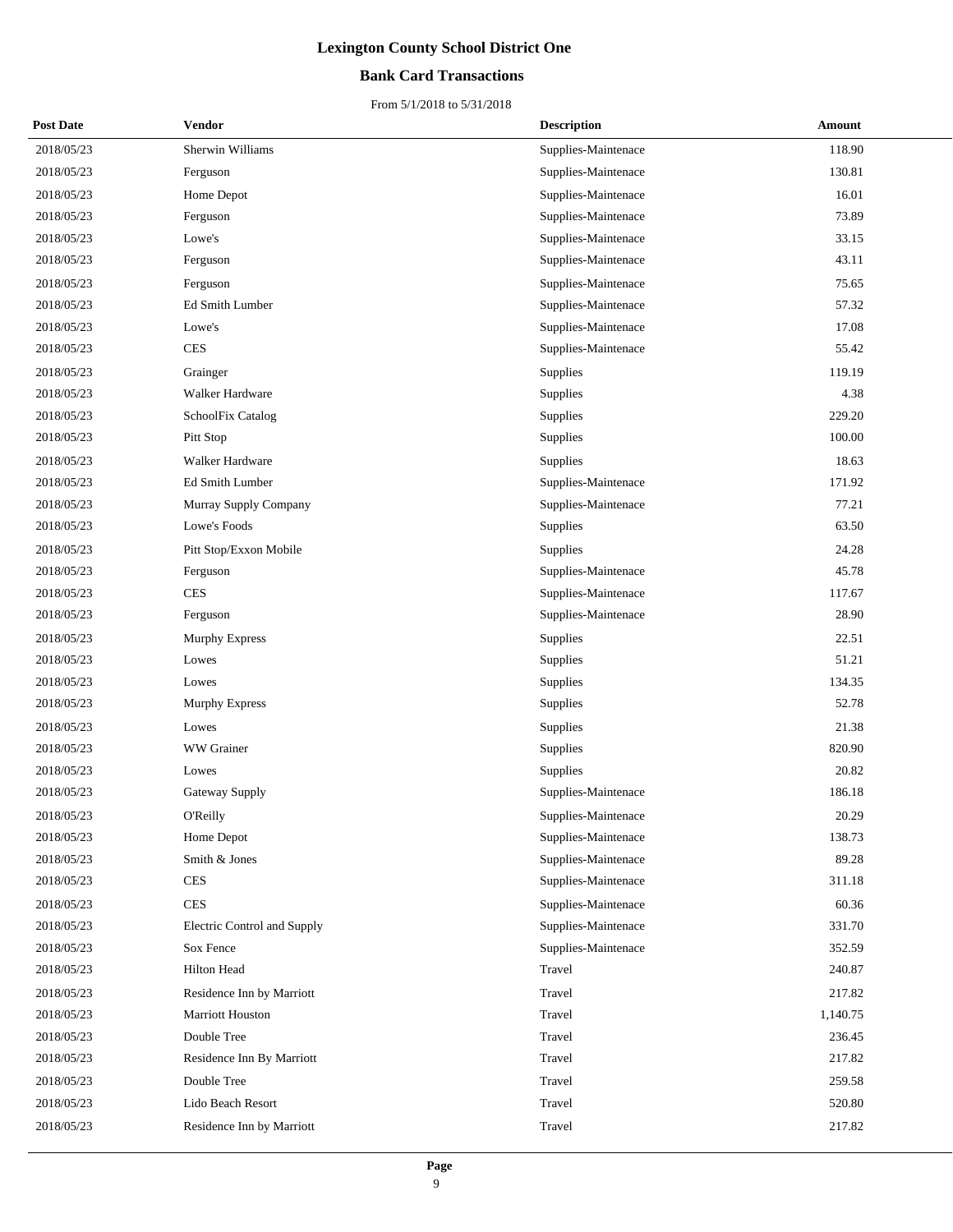### **Bank Card Transactions**

| <b>Post Date</b> | <b>Vendor</b>                  | <b>Description</b>         | <b>Amount</b> |
|------------------|--------------------------------|----------------------------|---------------|
| 2018/05/23       | Double Tree                    | Travel                     | 259.58        |
| 2018/05/23       | ISTE Conference 2018           | Travel                     | 470.00        |
| 2018/05/23       | PMI Midlands Registration      | Travel                     | 20.00         |
| 2018/05/23       | Double Tree                    | Travel                     | 129.79        |
| 2018/05/23       | <b>ISTE Registration</b>       | Travel                     | 125.00        |
| 2018/05/23       | Lowe's                         | Supplies                   | 357.18        |
| 2018/05/23       | Super Biiz                     | Supplies                   | 51.44         |
| 2018/05/23       | Lowe's                         | Supplies                   | 41.75         |
| 2018/05/23       | Amazon                         | Supplies                   | 29.99         |
| 2018/05/23       | Amazon                         | Supplies                   | 258.85        |
| 2018/05/23       | <b>Best Buy</b>                | Supplies                   | 56.69         |
| 2018/05/23       | Amazon                         | Supplies                   | 386.40        |
| 2018/05/23       | Amazon                         | Supplies                   | 178.99        |
| 2018/05/23       | Best Buy                       | <b>Technology Supplies</b> | 54.56         |
| 2018/05/23       | <b>USPS</b>                    | Supplies                   | 300.00        |
| 2018/05/23       | VistaPrint.com                 | Supplies                   | 392.70        |
| 2018/05/23       | J Rousek Toy Co.Inc.           | Supplies                   | 405.30        |
| 2018/05/23       | <b>LDSPERRY</b>                | Supplies                   | 65.98         |
| 2018/05/23       | <b>US Post Office</b>          | Supplies                   | 300.00        |
| 2018/05/23       | <b>US Post Office</b>          | Supplies                   | 84.00         |
| 2018/05/23       | Delta Air                      | Travel                     | 463.60        |
| 2018/05/23       | Delta Air                      | Travel                     | 463.60        |
| 2018/05/23       | Solution Tree Inc.             | Travel                     | 2,756.00      |
| 2018/05/23       | Delta Air                      | Travel                     | 463.60        |
| 2018/05/23       | Delta Air                      | Travel                     | 463.60        |
| 2018/05/23       | <b>ASHA Events</b>             | Travel                     | 399.00        |
| 2018/05/23       | Westin                         | Travel                     | 995.32        |
| 2018/05/23       | The American Hotel(Double by H | Travel                     | 155.80        |
| 2018/05/23       | The American Hotel(Double by H | Travel                     | 193.80        |
| 2018/05/23       | The American Hotel(Doubletree  | Travel                     | 193.80        |
| 2018/05/23       | Amazon.com                     | Supplies                   | 109.99        |
| 2018/05/23       | Amazon.com                     | Supplies                   | 22.82         |
| 2018/05/23       | Amazon.com                     | Supplies                   | 514.91        |
| 2018/05/23       | WalMart                        | Supplies                   | 12.78         |
| 2018/05/23       | Amazon.com                     | Supplies                   | 49.21         |
| 2018/05/23       | Amazon.com                     | Supplies                   | 89.86         |
| 2018/05/23       | Amazon.com                     | Supplies                   | 49.99         |
| 2018/05/23       | Amazon.com                     | Supplies                   | 81.30         |
| 2018/05/23       | Amazon.com                     | Supplies                   | 24.48         |
| 2018/05/23       | Amazon.com                     | Supplies                   | 109.99        |
| 2018/05/23       | Lowe's                         | Supplies                   | 29.37         |
| 2018/05/23       | Walmart                        | Supplies                   | 162.85        |
| 2018/05/23       | Walmart                        | Supplies                   | 99.08         |
| 2018/05/23       | MEGA STOP                      | Pupil Transportation       | 30.59         |
| 2018/05/23       | SP PLUS CORPORATION            | Pupil Transportation       | 16.95         |
|                  |                                |                            |               |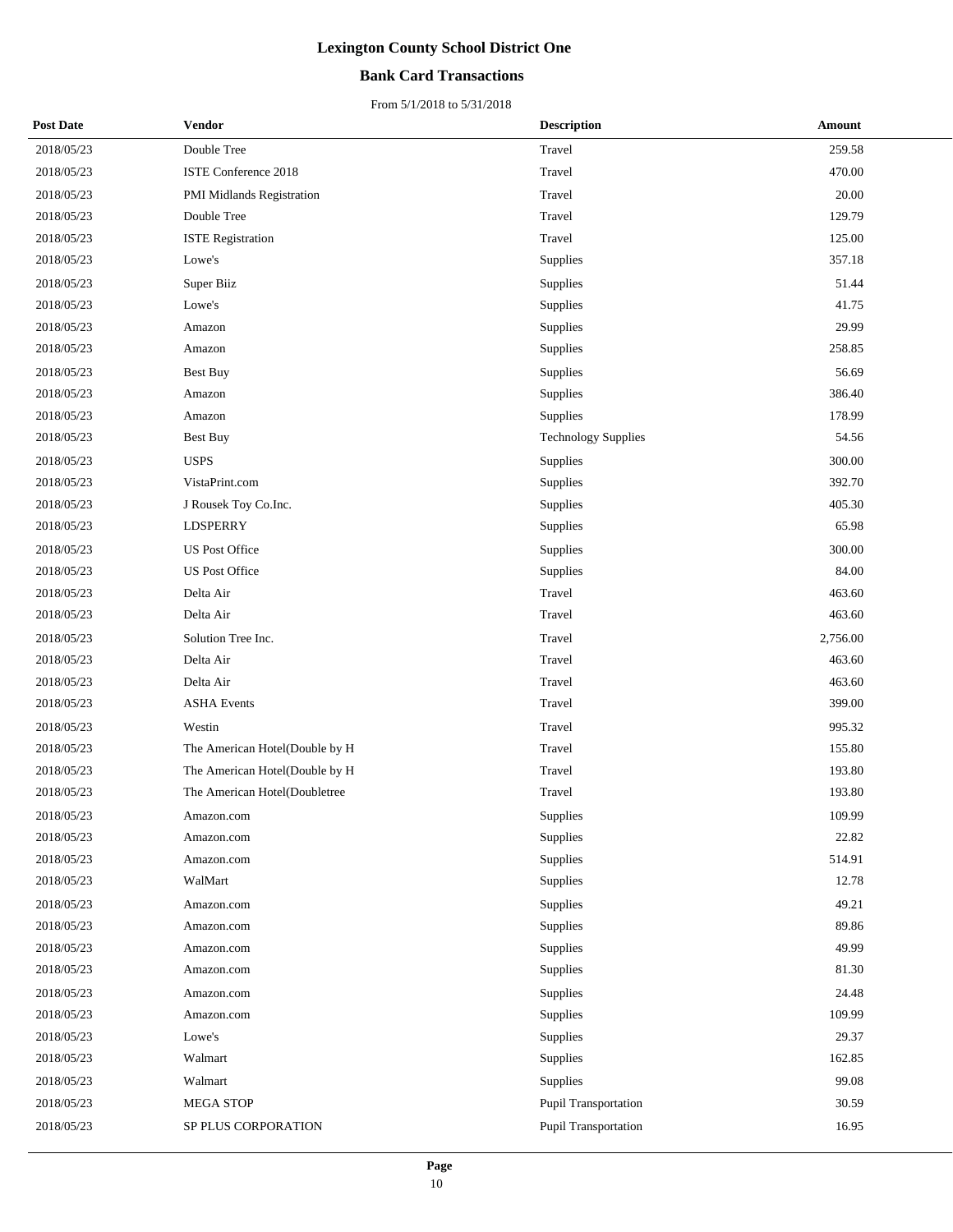### **Bank Card Transactions**

| <b>Post Date</b> | Vendor                    | <b>Description</b>          | Amount |
|------------------|---------------------------|-----------------------------|--------|
| 2018/05/23       | <b>GEORGIA TECH HOTEL</b> | <b>Pupil Transportation</b> | 72.00  |
| 2018/05/23       | SHELL OIL                 | Pupil Transportation        | 42.34  |
| 2018/05/23       | <b>ENTERPRISE RENTAL</b>  | <b>Pupil Transportation</b> | 104.52 |
| 2018/05/23       | <b>LOWES FOODS</b>        | <b>Pupil Transportation</b> | 27.00  |
| 2018/05/23       | SP PLUS CORPORATION       | Pupil Transportation        | 11.30  |
| 2018/05/23       | <b>TOWER GARAGE</b>       | Pupil Transportation        | 10.00  |
| 2018/05/23       | <b>ENTERPRISE RENTAL</b>  | Pupil Transportation        | 104.52 |
| 2018/05/23       | <b>KROGER FUEL</b>        | Pupil Transportation        | 39.00  |
| 2018/05/23       | Amazon                    | <b>Technology Supplies</b>  | 200.54 |
| 2018/05/23       | <b>USC</b> Conference     | Travel                      | 160.00 |
| 2018/05/23       | Accutrrain Corp           | Travel                      | 360.24 |
| 2018/05/23       | Walmart                   | Pupil Activity              | 5.37   |
| 2018/05/23       | Lowes                     | Pupil Activity              | 38.38  |
| 2018/05/23       | Amazon                    | Pupil Activity              | 79.84  |
| 2018/05/23       | Amazon                    | Pupil Activity              | 7.47   |
| 2018/05/23       | Amazon                    | Pupil Activity              | 128.57 |
| 2018/05/23       | <b>JW</b> Pepper          | Pupil Activity              | 65.97  |
| 2018/05/23       | <b>Musician Supply</b>    | Pupil Activity              | 376.02 |
| 2018/05/23       | <b>UPS</b> Store          | Pupil Activity              | 106.82 |
| 2018/05/23       | Jones School Supply       | Pupil Activity              | 20.99  |
| 2018/05/23       | Jones School Supply       | Pupil Activity              | 330.51 |
| 2018/05/23       | Amazon                    | Pupil Activity              | 141.25 |
| 2018/05/23       | Amazon                    | Pupil Activity              | 137.81 |
| 2018/05/23       | Amazon                    | Pupil Activity              | 109.11 |
| 2018/05/23       | Amazon                    | Pupil Activity              | 11.99  |
| 2018/05/23       | Amazon                    | Pupil Activity              | 104.85 |
| 2018/05/23       | <b>AMAZON</b>             | Pupil Activity              | 19.95  |
| 2018/05/23       | <b>IGA</b>                | Pupil Activity              | 36.28  |
| 2018/05/23       | <b>IGA</b>                | Pupil Activity              | 36.54  |
| 2018/05/23       | <b>BI-LO</b>              | Pupil Activity              | 91.98  |
| 2018/05/23       | IGA                       | Pupil Activity              | 3.87   |
| 2018/05/23       | Kmart                     | Pupil Activity              | 38.48  |
| 2018/05/23       | Walmart                   | Pupil Activity              | 65.89  |
| 2018/05/23       | Walmart                   | Pupil Activity              | 30.10  |
| 2018/05/23       | IGA                       | Pupil Activity              | 21.64  |
| 2018/05/23       | Walmart                   | Pupil Activity              | 84.64  |
| 2018/05/23       | WALMART                   | Pupil Activity              | 143.57 |
| 2018/05/23       | <b>CHEFSTORE</b>          | Pupil Activity              | 205.51 |
| 2018/05/23       | <b>WALMART</b>            | Pupil Activity              | 41.94  |
| 2018/05/23       | LOWES FOODS               | Pupil Activity              | 58.86  |
| 2018/05/23       | <b>WALMART</b>            | Pupil Activity              | 42.82  |
| 2018/05/23       | WALMART                   | Pupil Activity              | 175.02 |
| 2018/05/23       | <b>LOWES FOODS</b>        | Pupil Activity              | 8.26   |
| 2018/05/23       | WALMART                   | Pupil Activity              | 71.40  |
| 2018/05/23       | <b>LOWES FOODS</b>        | Pupil Activity              | 16.46  |
|                  |                           |                             |        |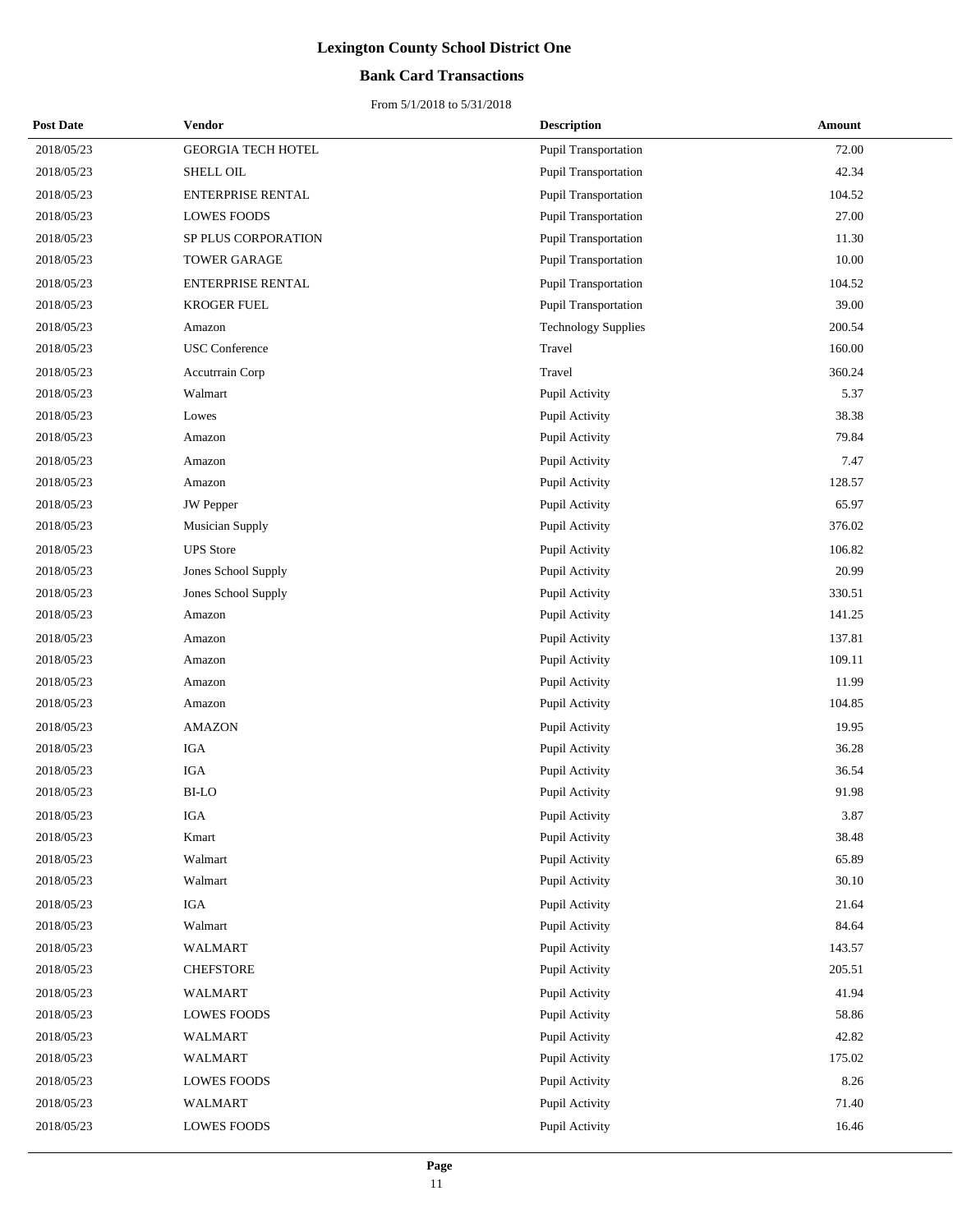### **Bank Card Transactions**

| <b>Post Date</b> | Vendor                      | <b>Description</b> | Amount |
|------------------|-----------------------------|--------------------|--------|
| 2018/05/23       | <b>LOWES FOODS</b>          | Pupil Activity     | 46.29  |
| 2018/05/23       | <b>LOWES FOODS</b>          | Pupil Activity     | 10.66  |
| 2018/05/23       | <b>LOWES FOODS</b>          | Pupil Activity     | 9.38   |
| 2018/05/23       | <b>LOWES FOODS</b>          | Pupil Activity     | 68.46  |
| 2018/05/23       | Stickerbrand                | Pupil Activity     | 79.96  |
| 2018/05/23       | Office Depot                | Pupil Activity     | 77.02  |
| 2018/05/23       | <b>Teacher Discovery</b>    | Pupil Activity     | 22.99  |
| 2018/05/23       | Dollar Tree                 | Pupil Activity     | 21.40  |
| 2018/05/23       | Office Depot                | Pupil Activity     | 28.88  |
| 2018/05/23       | Arcadia Publishing          | Pupil Activity     | 56.13  |
| 2018/05/23       | Hobby Lobby                 | Pupil Activity     | 19.23  |
| 2018/05/23       | Office Depot                | Pupil Activity     | 94.79  |
| 2018/05/23       | WalMart                     | Pupil Activity     | 23.58  |
| 2018/05/23       | Amazon                      | Pupil Activity     | 151.10 |
| 2018/05/23       | Home Depot                  | Pupil Activity     | 113.35 |
| 2018/05/23       | Teachers Pay Teachers       | Pupil Activity     | 11.98  |
| 2018/05/23       | Amazon                      | Pupil Activity     | 111.33 |
| 2018/05/23       | Walmart                     | Pupil Activity     | 42.50  |
| 2018/05/23       | Walmart                     | Pupil Activity     | 5.62   |
| 2018/05/23       | <b>Musician Supply</b>      | Pupil Activity     | 138.21 |
| 2018/05/23       | <b>JW</b> Pepper            | Pupil Activity     | 64.99  |
| 2018/05/23       | JW Pepper                   | Pupil Activity     | 224.28 |
| 2018/05/23       | Jones School Supply         | Pupil Activity     | 134.23 |
| 2018/05/23       | Shar                        | Pupil Activity     | 84.03  |
| 2018/05/23       | Amazon                      | Pupil Activity     | 983.10 |
| 2018/05/23       | Walmart                     | Pupil Activity     | 30.74  |
| 2018/05/23       | Amazon                      | Pupil Activity     | 176.15 |
| 2018/05/23       | Amazon                      | Pupil Activity     | 15.99  |
| 2018/05/23       | Amazon                      | Pupil Activity     | 47.49  |
| 2018/05/23       | Hotels.com                  | Pupil Activity     | 267.52 |
| 2018/05/23       | Columbia Flag & Sign        | Pupil Activity     | 42.69  |
| 2018/05/23       | Lowes                       | Pupil Activity     | 28.21  |
| 2018/05/23       | Piggly Wiggly               | Pupil Activity     | 23.25  |
| 2018/05/23       | <b>Buggies Unlimited</b>    | Pupil Activity     | 116.95 |
| 2018/05/23       | Walmart                     | Pupil Activity     | 32.00  |
| 2018/05/23       | <b>SCATA</b>                | Pupil Activity     | 200.00 |
| 2018/05/23       | <b>SCATA</b>                | Pupil Activity     | 30.00  |
| 2018/05/23       | <b>SCATA</b>                | Pupil Activity     | 125.00 |
| 2018/05/23       | Amazon                      | Pupil Activity     | 790.25 |
| 2018/05/23       | <b>FastModel Sports</b>     | Pupil Activity     | 89.99  |
| 2018/05/23       | <b>BT Furman Ball Camps</b> | Pupil Activity     | 108.00 |
| 2018/05/23       | Chef Store                  | Pupil Activity     | 311.02 |
| 2018/05/23       | PLAY THERAPY SUPPLY         | Pupil Activity     | 49.98  |
| 2018/05/23       | <b>AMAZON</b>               | Pupil Activity     | 65.00  |
| 2018/05/23       | Wal Mart                    | Supplies           | 327.62 |
|                  |                             |                    |        |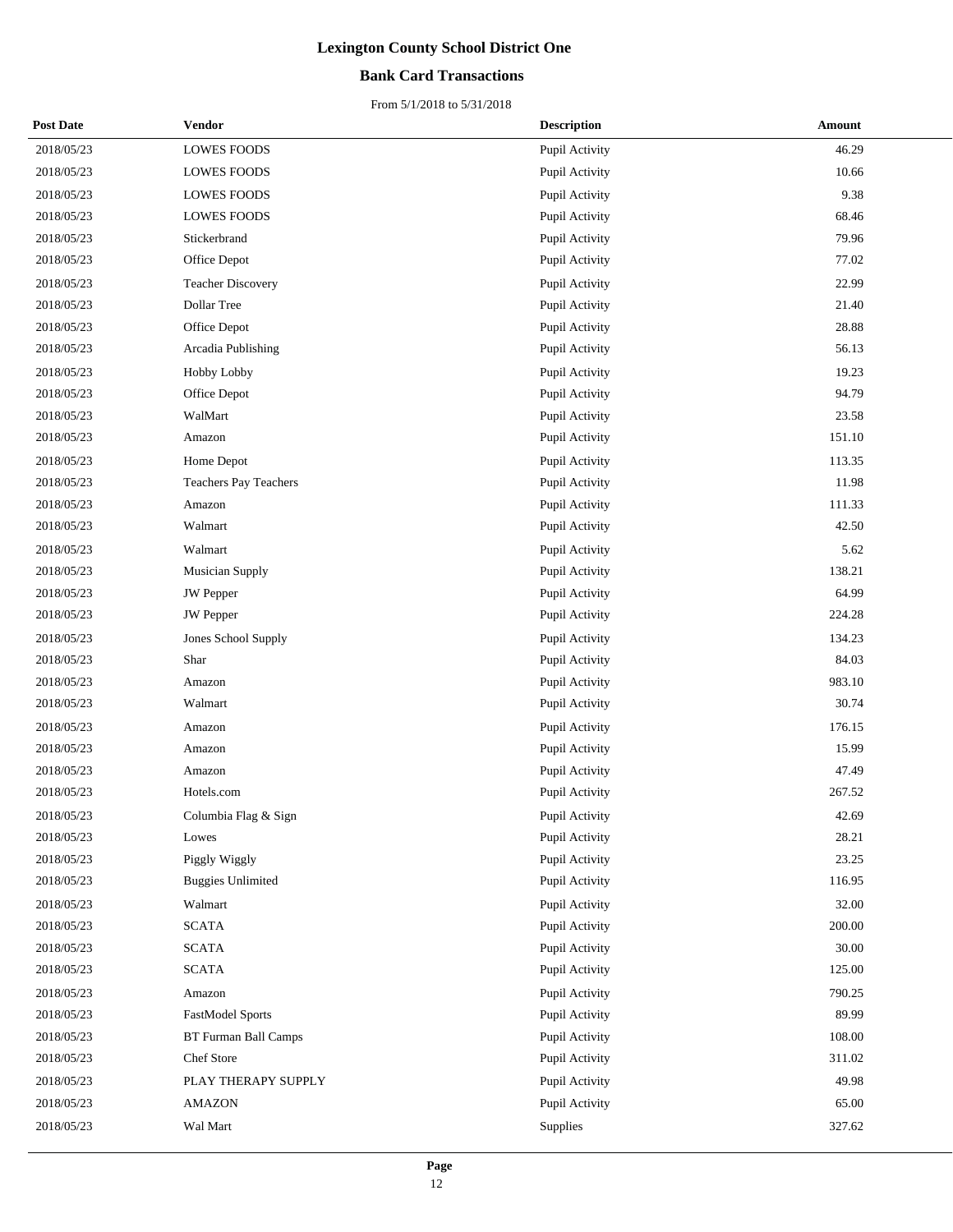### **Bank Card Transactions**

| <b>Post Date</b> | <b>Vendor</b>           | <b>Description</b> | Amount |
|------------------|-------------------------|--------------------|--------|
| 2018/05/23       | Wal Mart                | Supplies           | 450.00 |
| 2018/05/23       | Dollar General          | Supplies           | 127.87 |
| 2018/05/23       | Dollar General          | Supplies           | 62.01  |
| 2018/05/23       | Wal Mart                | Supplies           | 22.99  |
| 2018/05/23       | Wal Mart                | Supplies           | 42.65  |
| 2018/05/23       | Wal Mart                | Supplies           | 40.85  |
| 2018/05/23       | Dollar General          | Supplies           | 72.76  |
| 2018/05/23       | Lowe's                  | Supplies           | 159.43 |
| 2018/05/23       | Shealy's                | Other Objects      | 497.55 |
| 2018/05/23       | Publix                  | Other Objects      | 82.61  |
| 2018/05/23       | Zoe's Kitchen           | Other Objects      | 453.27 |
| 2018/05/24       | Smith Rubber Stamps     | Supplies           | 45.38  |
| 2018/05/24       | Amazon.com              | Supplies           | 106.74 |
| 2018/05/24       | Amazon.com              | Supplies           | 107.95 |
| 2018/05/24       | Bi Lo                   | Supplies           | 37.50  |
| 2018/05/24       | Wal Mart                | Supplies           | 18.32  |
| 2018/05/24       | Amazon.com              | Supplies           | 106.50 |
| 2018/05/24       | Office Depot            | Supplies           | 44.80  |
| 2018/05/24       | Dymo                    | Supplies           | 9.00   |
| 2018/05/24       | Amazon.com              | Supplies           | 19.99  |
| 2018/05/24       | OnLine Vending          | Supplies           | 332.65 |
| 2018/05/24       | Music Theater Int'l     | Supplies           | 590.00 |
| 2018/05/24       | Amazon                  | Supplies           | 268.00 |
| 2018/05/24       | Trophy and Awards       | Supplies           | 2.94   |
| 2018/05/24       | Frame USA               | Supplies           | 636.17 |
| 2018/05/24       | Amazon                  | Supplies           | 41.99  |
| 2018/05/24       | Paper Lanterns. com     | Supplies           | 85.17  |
| 2018/05/24       | Amazon                  | Supplies           | 227.04 |
| 2018/05/24       | Perfection Learning     | Supplies           | 665.15 |
| 2018/05/24       | <b>Barnes and Noble</b> | Supplies           | 304.82 |
| 2018/05/24       | Barnes and Noble        | Supplies           | 139.71 |
| 2018/05/24       | Amazon                  | Supplies           | 124.48 |
| 2018/05/24       | <b>USPS</b>             | Supplies           | 6.70   |
| 2018/05/24       | Amazon                  | Supplies           | 63.96  |
| 2018/05/24       | Wal Mart                | Supplies           | 41.93  |
| 2018/05/24       | Dymo                    | Supplies           | 60.96  |
| 2018/05/24       | Lowe's                  | Supplies           | 29.78  |
| 2018/05/24       | Home Depot              | Supplies           | 19.21  |
| 2018/05/24       | Pitt Stop               | Supplies           | 24.11  |
| 2018/05/24       | Pitt Stop               | Supplies           | 35.85  |
| 2018/05/24       | <b>USPS</b>             | Supplies           | 90.00  |
| 2018/05/24       | Office Depot            | Supplies           | 18.18  |
| 2018/05/24       | The Little Bake Shop    | Supplies           | 107.07 |
| 2018/05/24       | Walmart                 | Supplies           | 25.59  |
| 2018/05/24       | Walmart                 | Supplies           | 49.98  |
|                  |                         |                    |        |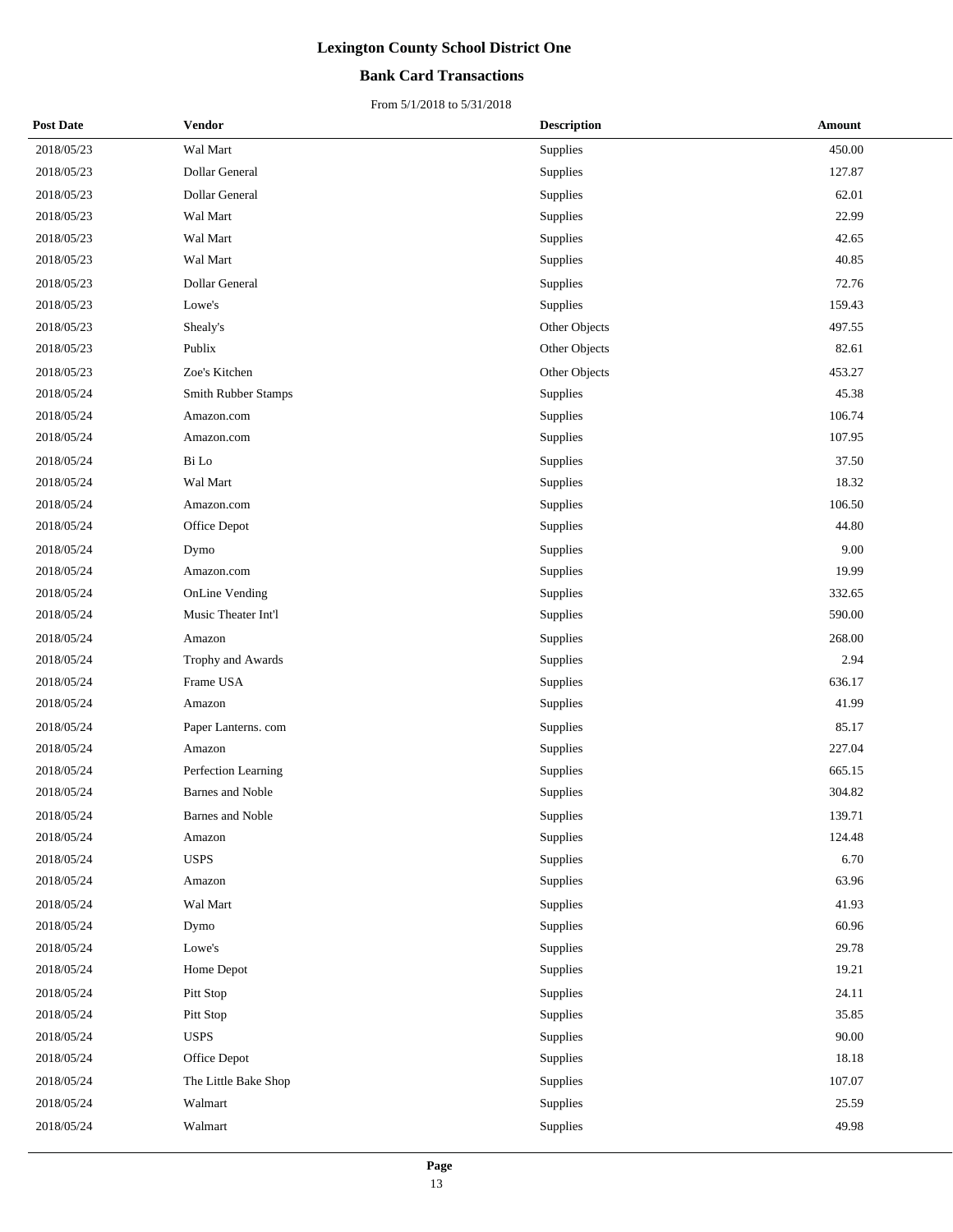### **Bank Card Transactions**

| <b>Post Date</b> | <b>Vendor</b>           | <b>Description</b> | Amount |
|------------------|-------------------------|--------------------|--------|
| 2018/05/24       | Walmart                 | Supplies           | 64.51  |
| 2018/05/24       | Publix                  | Supplies           | 117.27 |
| 2018/05/24       | Aldi                    | Supplies           | 52.08  |
| 2018/05/24       | Walmart                 | Supplies           | 41.77  |
| 2018/05/24       | Renaissance Hotel       | Travel             | 566.58 |
| 2018/05/24       | Renaissance Hotel       | Travel             | 566.49 |
| 2018/05/24       | Amazon.com              | Supplies           | 259.80 |
| 2018/05/24       | Amazon.com              | Supplies           | 981.59 |
| 2018/05/24       | Winning Moves Inc       | Supplies           | 223.41 |
| 2018/05/24       | Lowes                   | Supplies           | 52.94  |
| 2018/05/24       | Tangible Play           | Supplies           | 226.80 |
| 2018/05/24       | Walmart.com             | Supplies           | 170.77 |
| 2018/05/24       | Amazon.com              | Supplies           | 35.98  |
| 2018/05/24       | The Home Depot          | Supplies           | 63.83  |
| 2018/05/24       | Amazon.com              | Supplies           | 42.32  |
| 2018/05/24       | Amazon.com              | Supplies           | 86.24  |
| 2018/05/24       | Scholastic              | Supplies           | 92.00  |
| 2018/05/24       | Scolastic               | Supplies           | 27.36  |
| 2018/05/24       | Pine Press Printing     | Pupil Activity     | 525.27 |
| 2018/05/24       | <b>Brown Industries</b> | Pupil Activity     | 234.49 |
| 2018/05/24       | Lowes                   | Pupil Activity     | 89.62  |
| 2018/05/24       | Raptor Tech             | Pupil Activity     | 300.00 |
| 2018/05/24       | Amazon.com              | Pupil Activity     | 126.38 |
| 2018/05/24       | Home Science Tools      | Pupil Activity     | 47.43  |
| 2018/05/24       | Wal Mart                | Pupil Activity     | 89.07  |
| 2018/05/24       | FSI Office              | Pupil Activity     | 73.10  |
| 2018/05/24       | Pine Press Printing     | Pupil Activity     | 74.90  |
| 2018/05/24       | Office Depot            | Pupil Activity     | 38.46  |
| 2018/05/24       | Murphy Express          | Pupil Activity     | 26.97  |
| 2018/05/24       | Walmart                 | Pupil Activity     | 19.51  |
| 2018/05/24       | Dollar Tree             | Pupil Activity     | 4.64   |
| 2018/05/24       | Dollar Tree             | Pupil Activity     | 3.21   |
| 2018/05/24       | Walmart                 | Pupil Activity     | 28.69  |
| 2018/05/24       | Exxon                   | Pupil Activity     | 13.91  |
| 2018/05/24       | The Backyard Caf??      | Pupil Activity     | 171.18 |
| 2018/05/24       | Walmart                 | Pupil Activity     | 84.28  |
| 2018/05/24       | Amazon.com              | Supplies           | 227.40 |
| 2018/05/24       | Dollar General          | Supplies           | 29.96  |
| 2018/05/24       | Wal Mart                | Supplies           | 78.99  |
| 2018/05/24       | Wal Mart                | Supplies           | 105.06 |
| 2018/05/24       | Walgreens               | Supplies           | 34.51  |
| 2018/05/24       | Amazon.com              | Supplies           | 39.38  |
| 2018/05/24       | Amazon.com              | Supplies           | 24.99  |
| 2018/05/24       | Dollar General          | Supplies           | 49.11  |
| 2018/05/24       | Jimmy Johns             | Other Objects      | 176.40 |
|                  |                         |                    |        |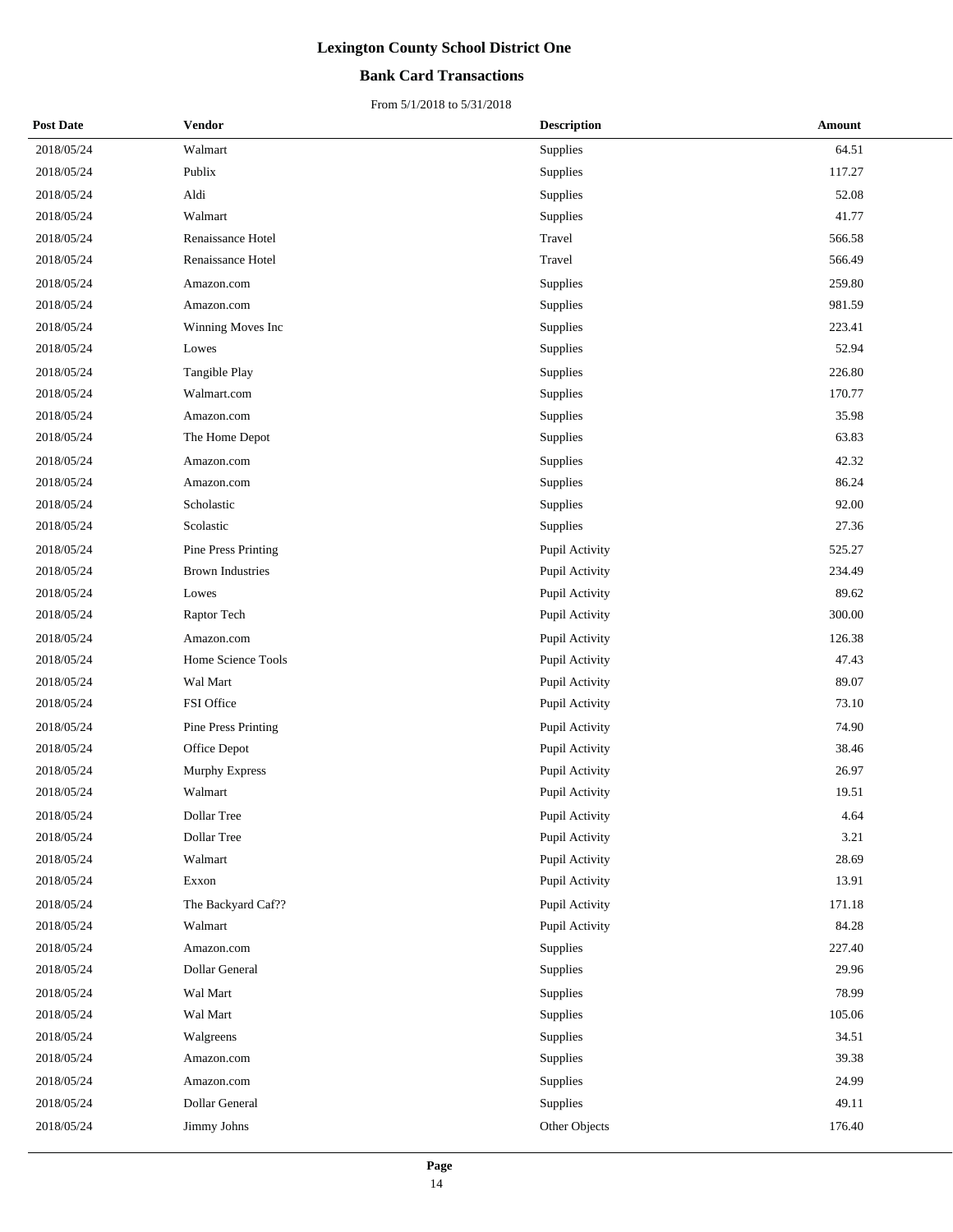### **Bank Card Transactions**

| <b>Post Date</b> | Vendor                       | <b>Description</b>          | Amount |
|------------------|------------------------------|-----------------------------|--------|
| 2018/05/24       | Wal Mart                     | Other Objects               | 41.10  |
| 2018/05/24       | Shealy's Barbque             | Other Objects               | 497.55 |
| 2018/05/24       | <b>Flight Deck</b>           | Other Objects               | 422.38 |
| 2018/05/24       | Lowe's                       | Other Objects               | 66.43  |
| 2018/05/24       | Chickfila                    | Other Objects               | 490.45 |
| 2018/05/29       | Amazon                       | Supplies-Immersion          | 19.89  |
| 2018/05/29       | Amazon                       | Supplies-Immersion          | 8.92   |
| 2018/05/29       | Amazon                       | Supplies-Immersion          | 12.52  |
| 2018/05/29       | <b>WALMART</b>               | <b>Technology Supplies</b>  | 29.97  |
| 2018/05/29       | Walmart                      | Supplies                    | 74.16  |
| 2018/05/29       | Amazon                       | Supplies                    | 94.87  |
| 2018/05/29       | MakeMusic                    | Supplies                    | 149.80 |
| 2018/05/29       | JW Pepper                    | Supplies                    | 60.00  |
| 2018/05/29       | Office Depot                 | Supplies                    | 83.94  |
| 2018/05/29       | The UPS Store                | Supplies                    | 72.76  |
| 2018/05/29       | <b>LOWES FOODS</b>           | Pupil Transportation        | 64.00  |
| 2018/05/29       | WALMART                      | Supplies                    | 131.89 |
| 2018/05/29       | <b>LOWES FOODS</b>           | Supplies                    | 70.01  |
| 2018/05/29       | <b>EXXONMOBIL</b>            | Supplies                    | 52.60  |
| 2018/05/29       | Quiktrip                     | <b>Pupil Transportation</b> | 33.00  |
| 2018/05/29       | <b>Murphy Express</b>        | Pupil Transportation        | 60.50  |
| 2018/05/29       | Georgia Tech Hotel           | Pupil Transportation        | 72.00  |
| 2018/05/29       | Amazon                       | Supplies                    | 158.29 |
| 2018/05/29       | FSI Office                   | Supplies                    | 228.98 |
| 2018/05/29       | Amazon                       | Supplies                    | 308.19 |
| 2018/05/29       | SP Breakout Inc              | Supplies                    | 150.00 |
| 2018/05/29       | Amazon                       | Supplies                    | 470.80 |
| 2018/05/29       | Amazon                       | Supplies                    | 191.68 |
| 2018/05/29       | PBD-CEE                      | Supplies                    | 57.90  |
| 2018/05/29       | Bolchazy-Carducci Publishers | Supplies                    | 69.57  |
| 2018/05/29       | Amazon                       | Supplies                    | 130.56 |
| 2018/05/29       | SP Breakout                  | Supplies                    | 250.00 |
| 2018/05/29       | <b>HANDLERY HOTEL</b>        | Travel                      | 334.74 |
| 2018/05/29       | NAMI                         | Travel                      | 130.00 |
| 2018/05/29       | Walmart                      | Supplies                    | 17.64  |
| 2018/05/29       | Office Depot                 | Supplies                    | 166.91 |
| 2018/05/29       | Office Depot                 | Supplies                    | 165.80 |
| 2018/05/29       | LR Hook Tire                 | Repairs and Maintenance     | 170.96 |
| 2018/05/29       | LR Hook Tire                 | Repairs and Maintenance     | 15.00  |
| 2018/05/29       | Herndon Chevrolet            | Supplies-Maintenace         | 334.26 |
| 2018/05/29       | <b>Absolute Towing</b>       | Supplies-Maintenace         | 88.00  |
| 2018/05/29       | Sparrow & Kennedy            | Supplies-Maintenace         | 122.26 |
| 2018/05/29       | Enlows                       | Supplies-Maintenace         | 205.32 |
| 2018/05/29       | AutoZone                     | Supplies-Maintenace         | 58.83  |
| 2018/05/29       | Meineke                      | Supplies-Maintenace         | 187.24 |
|                  |                              |                             |        |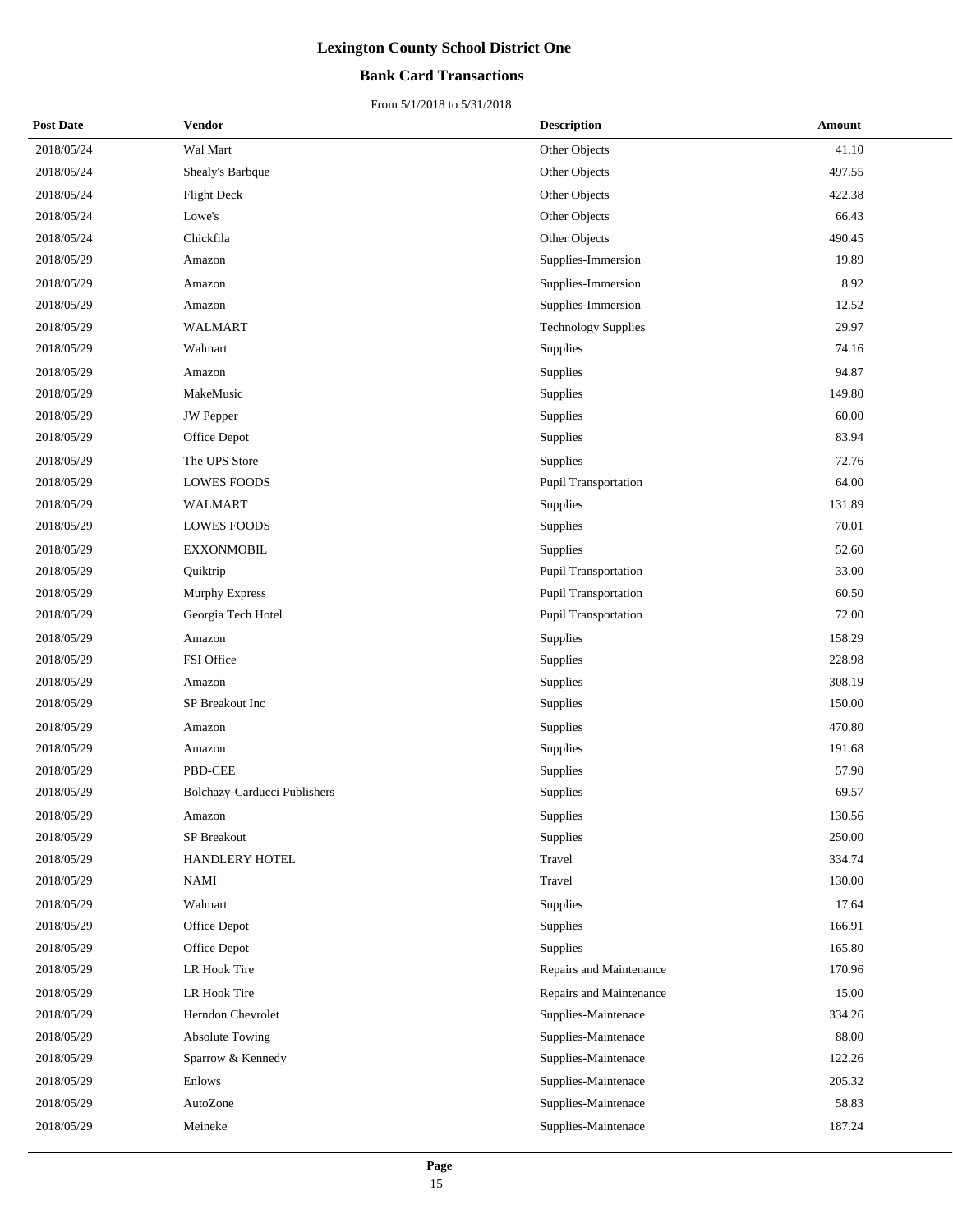### **Bank Card Transactions**

| <b>Post Date</b> | <b>Vendor</b>             | <b>Description</b>      | Amount |
|------------------|---------------------------|-------------------------|--------|
| 2018/05/29       | AutoZone                  | Supplies-Maintenace     | 128.25 |
| 2018/05/29       | AutoZone                  | Supplies-Maintenace     | 54.56  |
| 2018/05/29       | AutoZone                  | Supplies-Maintenace     | 48.49  |
| 2018/05/29       | <b>NAPA</b>               | Supplies-Maintenace     | 84.25  |
| 2018/05/29       | AutoZone                  | Supplies-Maintenace     | 121.83 |
| 2018/05/29       | <b>CBI</b>                | Supplies-Maintenace     | 127.99 |
| 2018/05/29       | <b>CVS</b>                | Supplies-Maintenace     | 27.80  |
| 2018/05/29       | Lee Transport             | Supplies-Maintenace     | 160.50 |
| 2018/05/29       | <b>NAPA</b>               | Supplies-Maintenace     | 135.86 |
| 2018/05/29       | Home Depot                | Supplies-Maintenace     | 117.30 |
| 2018/05/29       | <b>Bobcat of Columbia</b> | Supplies-Maintenace     | 50.35  |
| 2018/05/29       | Herndon Chevrolet         | Supplies-Maintenace     | 210.90 |
| 2018/05/29       | <b>Tractor Supply</b>     | Supplies-Maintenace     | 25.19  |
| 2018/05/29       | Amazon                    | Supplies-Maintenace     | 185.36 |
| 2018/05/29       | <b>NAPA</b>               | Supplies-Maintenace     | 124.77 |
| 2018/05/29       | <b>NAPA</b>               | Supplies-Maintenace     | 38.39  |
| 2018/05/29       | Catoes                    | Supplies-Maintenace     | 30.19  |
| 2018/05/29       | <b>Bobcat of Columbia</b> | Supplies-Maintenace     | 10.68  |
| 2018/05/29       | Enlows                    | Supplies-Maintenace     | 239.98 |
| 2018/05/29       | Sparrow & Kennedy         | Supplies-Maintenace     | 153.73 |
| 2018/05/29       | Enlows                    | Supplies-Maintenace     | 83.77  |
| 2018/05/29       | <b>Tractor Supply</b>     | Supplies-Maintenace     | 85.60  |
| 2018/05/29       | LR Hook Tire              | Supplies-Maintenace     | 184.48 |
| 2018/05/29       | LR Hook Tire              | Repairs and Maintenance | 93.64  |
| 2018/05/29       | <b>LOWES</b>              | Supplies                | 279.31 |
| 2018/05/29       | Home Depot                | Supplies-Maintenace     | 77.40  |
| 2018/05/29       | A-Z Lawnmower             | Supplies-Maintenace     | 72.33  |
| 2018/05/29       | Lowe's                    | Supplies-Maintenace     | 19.22  |
| 2018/05/29       | Home Depot                | Supplies-Maintenace     | 216.19 |
| 2018/05/29       | <b>CES</b>                | Supplies-Maintenace     | 59.14  |
| 2018/05/29       | Robert Brook and Assoc.   | Supplies-Maintenace     | 180.00 |
| 2018/05/29       | A-Z Lawnmower             | Supplies-Maintenace     | 86.45  |
| 2018/05/29       | Home Depot                | Supplies-Maintenace     | 205.27 |
| 2018/05/29       | Amazon                    | Supplies-Maintenace     | 292.90 |
| 2018/05/29       | Prices                    | Supplies-Maintenace     | 28.84  |
| 2018/05/29       | A-Z Lawnmower             | Supplies-Maintenace     | 58.17  |
| 2018/05/29       | A-Z Lawnmower             | Supplies-Maintenace     | 50.76  |
| 2018/05/29       | Sherwin Williams          | Supplies-Maintenace     | 45.99  |
| 2018/05/29       | Epting                    | Supplies-Maintenace     | 43.79  |
| 2018/05/29       | LR Hook Tire              | Repairs and Maintenance | 9.95   |
| 2018/05/29       | A-Z Lawnmower             | Supplies-Maintenace     | 41.70  |
| 2018/05/29       | A-Z Lawnmower             | Supplies-Maintenace     | 41.92  |
| 2018/05/29       | Lowe's                    | Supplies-Maintenace     | 4.24   |
| 2018/05/29       | Sherwin Williams          | Supplies-Maintenace     | 46.35  |
| 2018/05/29       | Sherwin Williams          | Supplies-Maintenace     | 101.35 |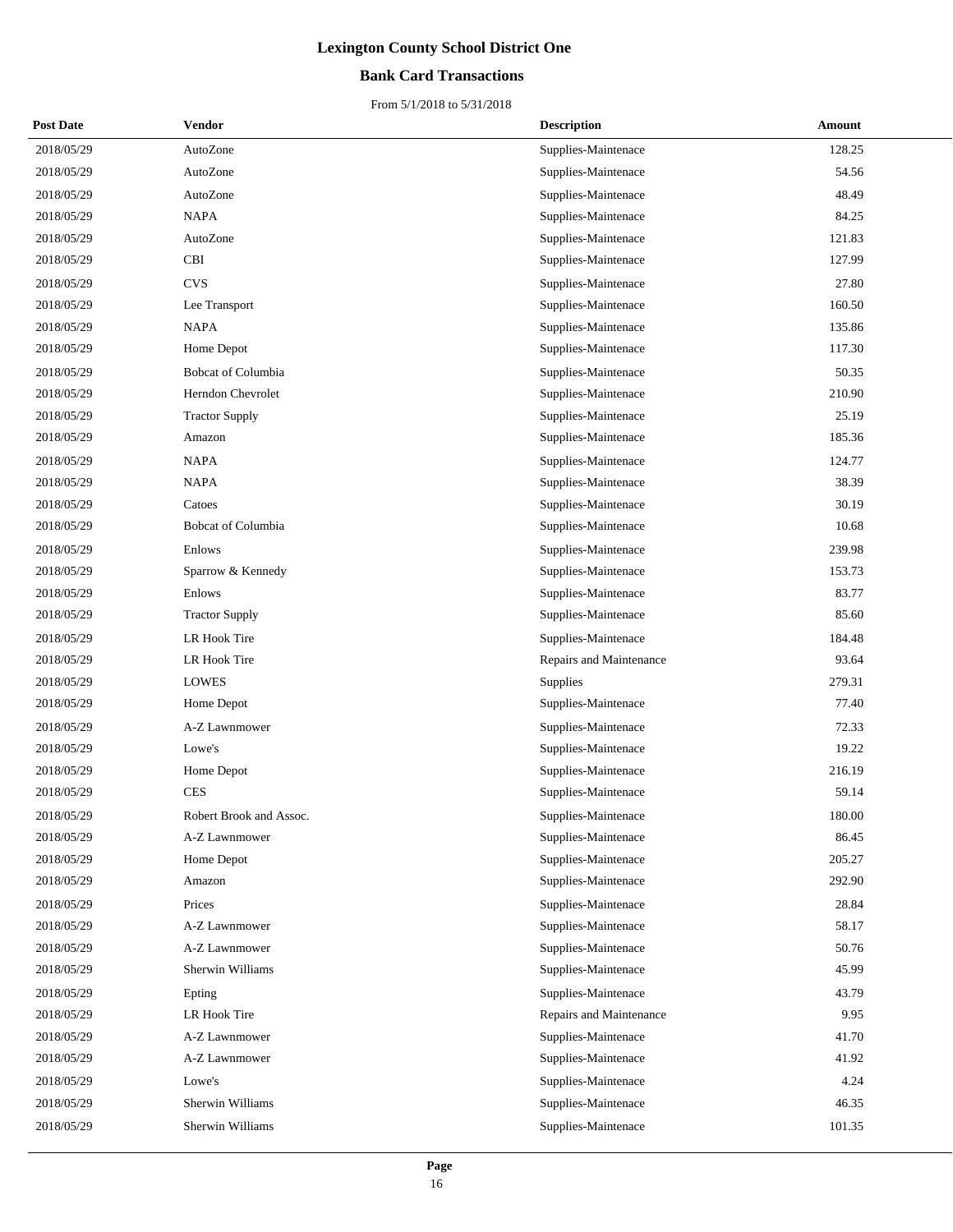### **Bank Card Transactions**

| <b>Post Date</b> | <b>Vendor</b>         | <b>Description</b>          | Amount |
|------------------|-----------------------|-----------------------------|--------|
| 2018/05/29       | LR Hook Tire          | Repairs and Maintenance     | 16.95  |
| 2018/05/29       | <b>Express Pay</b>    | Supplies                    | 138.67 |
| 2018/05/29       | Lowe's                | Supplies                    | 104.22 |
| 2018/05/29       | Walmart               | <b>Supplies</b>             | 69.64  |
| 2018/05/29       | Amazon                | Supplies                    | 125.00 |
| 2018/05/29       | Walmart               | Supplies                    | 13.85  |
| 2018/05/29       | A-Z Lawnmower         | Supplies-Maintenace         | 197.90 |
| 2018/05/29       | AutoZone              | Supplies-Maintenace         | 128.25 |
| 2018/05/29       | Gator's Market Place  | Supplies                    | 24.38  |
| 2018/05/29       | Carts Plus            | Repairs and Maintenance     | 147.44 |
| 2018/05/29       | A-Z Lawnmower         | Supplies-Maintenace         | 19.32  |
| 2018/05/29       | WP Law                | Supplies-Maintenace         | 142.43 |
| 2018/05/29       | Gateway Supply        | Supplies-Maintenace         | 140.81 |
| 2018/05/29       | Home Depot            | Supplies-Maintenace         | 77.40  |
| 2018/05/29       | Amazon                | Supplies-Maintenace         | 67.89  |
| 2018/05/29       | WW Grainger           | Supplies-Maintenace         | 54.84  |
| 2018/05/29       | Walmart               | Supplies                    | 6.64   |
| 2018/05/29       | Lowe's                | Supplies                    | 189.86 |
| 2018/05/29       | Aldi                  | Supplies                    | 10.69  |
| 2018/05/29       | Lowe's Foods          | Supplies                    | 62.55  |
| 2018/05/29       | Ed Smith Lumber       | Supplies-Maintenace         | 35.36  |
| 2018/05/29       | Lowe's                | Supplies                    | 152.50 |
| 2018/05/29       | Murphy                | Supplies                    | 22.81  |
| 2018/05/29       | Murphy                | <b>Supplies</b>             | 23.98  |
| 2018/05/29       | Mayer                 | Supplies-Maintenace         | 194.74 |
| 2018/05/29       | Lowe's                | Supplies                    | 22.69  |
| 2018/05/29       | Murphy Express        | Supplies                    | 89.00  |
| 2018/05/29       | <b>Murphy Express</b> | Supplies                    | 88.42  |
| 2018/05/29       | Lowe's                | Supplies                    | 37.93  |
| 2018/05/29       | Lowe's                | Supplies                    | 211.86 |
| 2018/05/29       | Murphy Express        | Supplies                    | 100.00 |
| 2018/05/29       | <b>Murphy Express</b> | Supplies                    | 27.50  |
| 2018/05/29       | Lowe's                | Supplies                    | 107.41 |
| 2018/05/29       | Pro-Team              | Supplies                    | 95.36  |
| 2018/05/29       | Napa Store            | Supplies                    | 160.49 |
| 2018/05/29       | WM Supercenter        | Supplies                    | 96.20  |
| 2018/05/29       | Home Depot            | Supplies                    | 118.35 |
| 2018/05/29       | A-Z Lawnmower         | Supplies-Maintenace         | 99.24  |
| 2018/05/29       | Carts Plus            | Supplies-Maintenace         | 98.44  |
| 2018/05/29       | Sparrow & Kennedy     | Supplies-Maintenace         | 175.41 |
| 2018/05/29       | Sparrow & Kennedy     | Supplies-Maintenace         | 345.93 |
| 2018/05/29       | BP                    | Pupil Transportation        | 15.00  |
| 2018/05/29       | Georgia Tech Hotel    | Pupil Transportation        | 144.00 |
| 2018/05/29       | <b>Murphy Express</b> | Pupil Transportation        | 96.65  |
| 2018/05/29       | BP                    | <b>Pupil Transportation</b> | 15.00  |
|                  |                       |                             |        |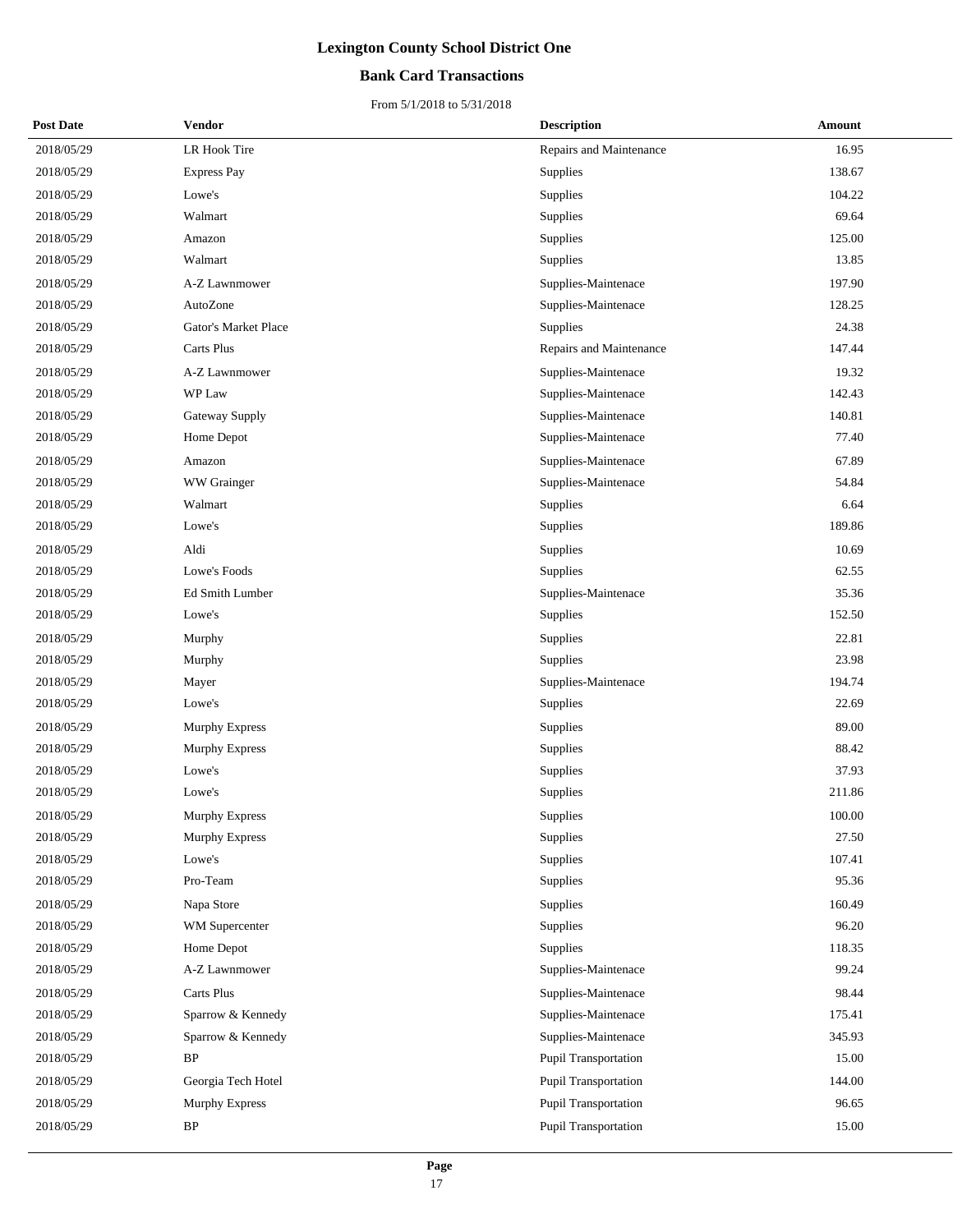### **Bank Card Transactions**

| <b>Post Date</b> | Vendor                      | <b>Description</b>          | Amount |
|------------------|-----------------------------|-----------------------------|--------|
| 2018/05/29       | Mangum Deck                 | <b>Pupil Transportation</b> | 10.00  |
| 2018/05/29       | Murphy Express              | Pupil Transportation        | 50.00  |
| 2018/05/29       | Mangum Deck                 | <b>Pupil Transportation</b> | 10.00  |
| 2018/05/29       | Gaz Bah                     | <b>Pupil Transportation</b> | 5.00   |
| 2018/05/29       | Georgia Tech Hotel          | <b>Pupil Transportation</b> | 90.00  |
| 2018/05/29       | Murphy Express              | Pupil Transportation        | 43.47  |
| 2018/05/29       | Murphy Express              | <b>Pupil Transportation</b> | 40.20  |
| 2018/05/29       | Georgia Tech Hotel          | <b>Pupil Transportation</b> | 180.00 |
| 2018/05/29       | Georgia Tech Hotel          | <b>Pupil Transportation</b> | 90.00  |
| 2018/05/29       | Georgia Tech Hotel          | Pupil Transportation        | 36.00  |
| 2018/05/29       | $\rm BP$                    | <b>Pupil Transportation</b> | 38.00  |
| 2018/05/29       | $\rm BP$                    | Pupil Transportation        | 39.01  |
| 2018/05/29       | $\rm BP$                    | Pupil Transportation        | 39.28  |
| 2018/05/29       | Walmart                     | Supplies                    | 30.92  |
| 2018/05/29       | Walmart                     | Supplies                    | 49.31  |
| 2018/05/29       | <b>Wingard's Nursery</b>    | Supplies                    | 64.20  |
| 2018/05/29       | Lake World                  | Supplies                    | 22.53  |
| 2018/05/29       | Amazon MarketPlace          | Supplies                    | 108.63 |
| 2018/05/29       | Amazon Marketplace          | Supplies                    | 25.01  |
| 2018/05/29       | Amazon MarketPlace          | Supplies                    | 65.36  |
| 2018/05/29       | <b>USC</b>                  | Travel                      | 480.00 |
| 2018/05/29       | Delta Airline               | Travel                      | 925.20 |
| 2018/05/29       | Specialized balsa wood      | Pupil Activity              | 301.74 |
| 2018/05/29       | Lowe's                      | Pupil Activity              | 42.20  |
| 2018/05/29       | Lowe's                      | Pupil Activity              | 191.53 |
| 2018/05/29       | <b>JW PEPPER</b>            | Pupil Activity              | 65.00  |
| 2018/05/29       | The UPS Store               | Pupil Activity              | 195.39 |
| 2018/05/29       | Lowe's                      | Pupil Activity              | 359.96 |
| 2018/05/29       | Amazon                      | Pupil Activity              | 215.16 |
| 2018/05/29       | Amazon                      | Pupil Activity              | 39.97  |
| 2018/05/29       | Lowe's Home Improvement     | Pupil Activity              | 29.96  |
| 2018/05/29       | Hobby Lobby                 | Pupil Activity              | 153.16 |
| 2018/05/29       | <b>Presentation Systems</b> | Pupil Activity              | 233.14 |
| 2018/05/29       | Amazon                      | Pupil Activity              | 919.36 |
| 2018/05/29       | Amazon                      | Pupil Activity              | 201.06 |
| 2018/05/29       | Patrick McGregory           | Pupil Activity              | 308.00 |
| 2018/05/29       | Amazon                      | Pupil Activity              | 11.38  |
| 2018/05/29       | Amazon                      | Pupil Activity              | 74.25  |
| 2018/05/29       | Amazon                      | Pupil Activity              | 47.94  |
| 2018/05/29       | Amazon                      | Pupil Activity              | 89.99  |
| 2018/05/29       | Jones School Supply         | Pupil Activity              | 621.60 |
| 2018/05/29       | Raptor                      | Pupil Activity              | 100.00 |
| 2018/05/29       | Collective Goods            | Pupil Activity              | 60.00  |
| 2018/05/29       | Lowe's                      | Pupil Activity              | 115.65 |
| 2018/05/29       | Walmart                     | Pupil Activity              | 38.40  |
|                  |                             |                             |        |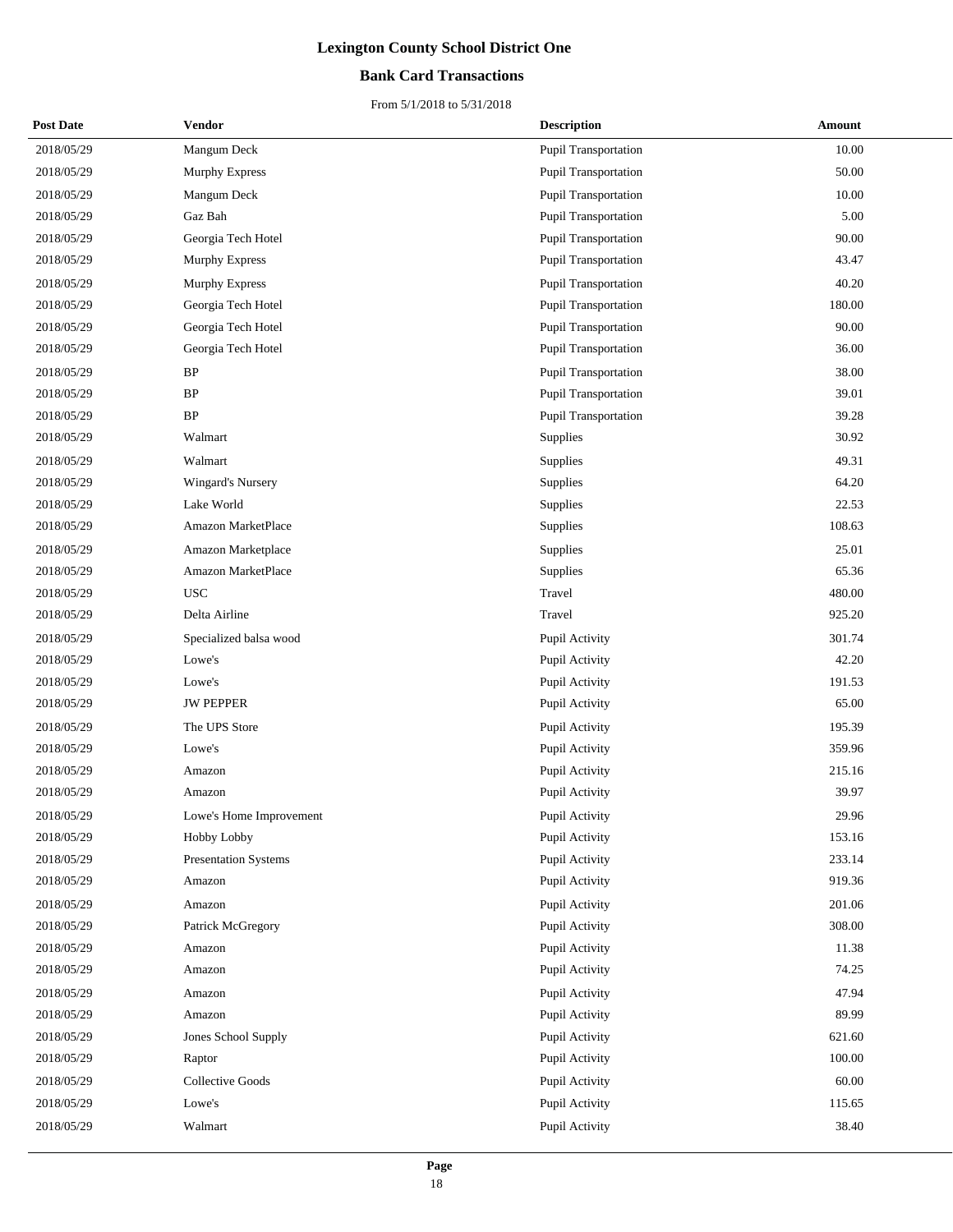### **Bank Card Transactions**

| <b>Post Date</b> | <b>Vendor</b>                         | <b>Description</b>   | Amount   |
|------------------|---------------------------------------|----------------------|----------|
| 2018/05/29       | Office Depot                          | Pupil Activity       | 137.68   |
| 2018/05/29       | Food Lion                             | Pupil Activity       | 38.51    |
| 2018/05/29       | Amazon                                | Pupil Activity       | 43.38    |
| 2018/05/29       | Lowe's                                | Pupil Activity       | 94.49    |
| 2018/05/29       | Lowe's                                | Pupil Activity       | 25.49    |
| 2018/05/29       | Walmart                               | Pupil Activity       | 26.52    |
| 2018/05/29       | Home Depot                            | Pupil Activity       | 11.00    |
| 2018/05/29       | Dollar Tree                           | Pupil Activity       | 171.08   |
| 2018/05/30       | Amazon                                | Supplies             | 561.66   |
| 2018/05/30       | Marblesoft                            | Supplies             | 82.35    |
| 2018/05/30       | Office Depot                          | Supplies             | 80.18    |
| 2018/05/30       | The Medi-Kid Company                  | Supplies             | 44.00    |
| 2018/05/30       | Gamebreaker Helmets                   | Supplies             | 71.40    |
| 2018/05/30       | Amazon                                | Supplies             | 19.40    |
| 2018/05/30       | Amazon                                | Supplies             | 52.62    |
| 2018/05/30       | Walmart                               | Supplies             | 9.13     |
| 2018/05/30       | OfficeMax/Depot                       | Supplies             | 4.00     |
| 2018/05/30       | <b>Behavior Analyst Certification</b> | Dues and Fees        | 50.00    |
| 2018/05/30       | <b>Behavior Analyst Certification</b> | Dues and Fees        | 50.00    |
| 2018/05/30       | VUE-Pearson                           | Dues and Fees        | 900.00   |
| 2018/05/30       | <b>Behavior Analyst Certification</b> | Dues and Fees        | 50.00    |
| 2018/05/30       | <b>Behavior Analyst Certification</b> | Dues and Fees        | 50.00    |
| 2018/05/30       | <b>Behavior Analyst Certification</b> | Dues and Fees        | 50.00    |
| 2018/05/30       | <b>Behavior Analyst Certification</b> | Dues and Fees        | 50.00    |
| 2018/05/30       | <b>Behavior Analyst Certification</b> | Dues and Fees        | 50.00    |
| 2018/05/30       | <b>Behavior Analyst Certification</b> | Dues and Fees        | 50.00    |
| 2018/05/30       | Go Airport Shuttle                    | Travel               | 15.00    |
| 2018/05/30       | <b>Hilton Hotels Anatole</b>          | Travel               | 1,151.46 |
| 2018/05/30       | Go Airport Shuttle                    | Travel               | 15.00    |
| 2018/05/31       | <b>Teachers Pay Teachers</b>          | Supplies-Immersion   | 153.23   |
| 2018/05/31       | Ultimate Office                       | Supplies             | 467.66   |
| 2018/05/31       | Walmart                               | Supplies             | 50.58    |
| 2018/05/31       | <b>PEAP</b>                           | Supplies             | 141.00   |
| 2018/05/31       | Scholastic Reading Canada             | Supplies-Immersion   | 30.39    |
| 2018/05/31       | Teachers Pay Teachers                 | Supplies-Immersion   | 1.30     |
| 2018/05/31       | Teachers Pay Teachers                 | Supplies-Immersion   | 100.69   |
| 2018/05/31       | Foreign Transaction                   | Supplies-Immersion   | 0.91     |
| 2018/05/31       | Four Seasons Hotel                    | Pupil Transportation | 1,017.45 |
| 2018/05/31       | Four Seasons Hotel                    | Pupil Transportation | 1,017.45 |
| 2018/05/31       | Avenida                               | Travel               | 15.00    |
| 2018/05/31       | Avenida                               | Travel               | 15.00    |
| 2018/05/31       | <b>AVIS Rent-A-Car</b>                | Travel               | 128.34   |
| 2018/05/31       | Post Office                           | Supplies             | 700.00   |
| 2018/05/31       | Lowe's                                | Supplies             | 50.07    |
| 2018/05/31       | Amazon.com                            | Supplies             | 181.84   |
|                  |                                       |                      |          |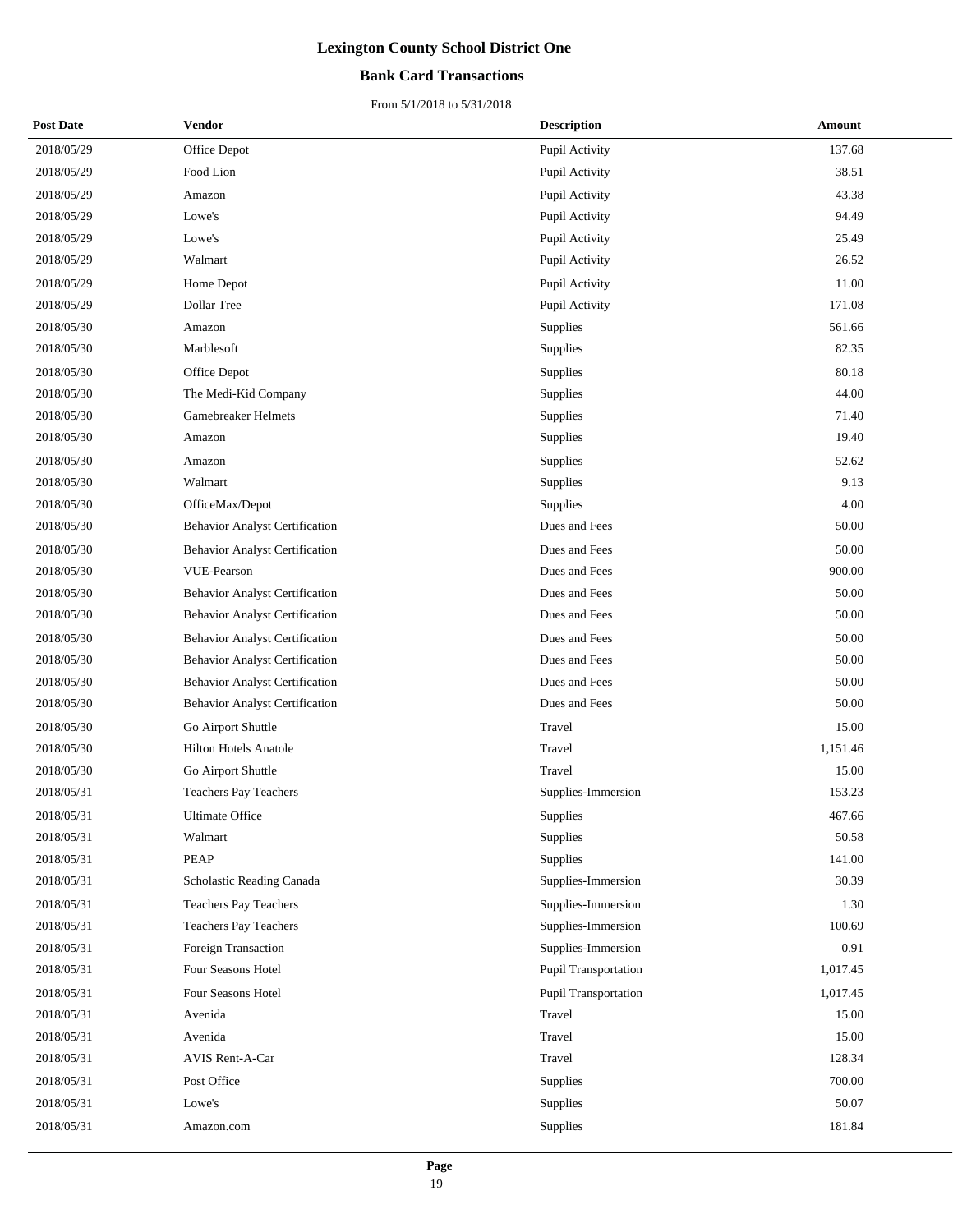### **Bank Card Transactions**

| <b>Post Date</b> | <b>Vendor</b>                 | <b>Description</b>               | <b>Amount</b> |
|------------------|-------------------------------|----------------------------------|---------------|
| 2018/05/31       | Home Depot                    | Supplies                         | 112.68        |
| 2018/05/31       | Lowe's                        | Supplies                         | 138.39        |
| 2018/05/31       | <b>AMERICAN AIRLINE</b>       | <b>Pupil Transportation-Inst</b> | 296.60        |
| 2018/05/31       | <b>AMERICAN AIRLINE</b>       | <b>Pupil Transportation-Inst</b> | 50.00         |
| 2018/05/31       | <b>AMERICAN AIRLINE</b>       | <b>Pupil Transportation-Inst</b> | 296.60        |
| 2018/05/31       | <b>AMERICAN AIRLINE</b>       | <b>Pupil Transportation-Inst</b> | 296.60        |
| 2018/05/31       | <b>AMERICAN AIRLINE</b>       | <b>Pupil Transportation-Inst</b> | 296.60        |
| 2018/05/31       | <b>AMERICAN AIRLINE</b>       | <b>Pupil Transportation-Inst</b> | 321.59        |
| 2018/05/31       | <b>AMERICAN AIRLINE</b>       | <b>Pupil Transportation-Inst</b> | 25.00         |
| 2018/05/31       | <b>AMERICAN AIRLINE</b>       | <b>Pupil Transportation-Inst</b> | 296.60        |
| 2018/05/31       | PITNEY BOWES                  | Supplies                         | 103.00        |
| 2018/05/31       | <b>USPS</b>                   | Supplies                         | 291.15        |
| 2018/05/31       | WALMART                       | Supplies                         | 73.85         |
| 2018/05/31       | <b>SHIP N PRINT</b>           | Supplies                         | 8.90          |
| 2018/05/31       | Walmart                       | Supplies                         | 48.07         |
| 2018/05/31       | School health Corporation     | Supplies                         | 171.84        |
| 2018/05/31       | <b>AMERICAN AIRLINE</b>       | Travel                           | 296.60        |
| 2018/05/31       | WAKE FORREST UNIVERSITY       | Travel                           | 615.00        |
| 2018/05/31       | <b>AMERICAN AIRLINES</b>      | Travel-Teacher Staff Dev         | 561.91        |
| 2018/05/31       | <b>GRANLIKBAKKEN RESORT</b>   | Travel-Teacher Staff Dev         | 100.00        |
| 2018/05/31       | <b>SCSBA</b>                  | Travel                           | $-35.75$      |
| 2018/05/31       | Chick Fil A                   | Other Objects                    | 30.74         |
| 2018/05/31       | Delta Air                     | Travel                           | 613.60        |
| 2018/05/31       | <b>NASSP</b>                  | Travel                           | 495.00        |
| 2018/05/31       | Hilton Hotels - Charlotte, NC | Travel                           | 521.74        |
| 2018/05/31       | Walmart                       | Supplies                         | 29.43         |
| 2018/05/31       | Amazon                        | Supplies                         | 15.49         |
| 2018/05/31       | Amazon                        | Supplies                         | 36.94         |
| 2018/05/31       | Gator's Market Place          | Supplies                         | 48.48         |
| 2018/05/31       | Lowe's                        | Supplies                         | 222.41        |
| 2018/05/31       | Murphy Express                | Supplies                         | 39.00         |
| 2018/05/31       | <b>Murphy Express</b>         | Supplies                         | 51.07         |
| 2018/05/31       | Lowe's                        | Supplies                         | 1.34          |
| 2018/05/31       | Lido Beach Resort             | Travel                           | 520.80        |
| 2018/05/31       | <b>RTIC</b>                   | Supplies                         | 383.98        |
| 2018/05/31       | Northern Tool & Equipment     | Supplies                         | 62.05         |
| 2018/05/31       | <b>Academy Sports</b>         | Supplies                         | 53.99         |
| 2018/05/31       | Lowe's                        | Supplies                         | 383.95        |
| 2018/05/31       | Walmart                       | Other Objects                    | 28.23         |
| 2018/05/31       | Lowe's                        | Pupil Activity                   | 172.77        |
| 2018/05/31       | JW Pepper                     | Pupil Activity                   | 185.17        |
| 2018/05/31       | <b>GATTIS PRO Audio</b>       | Pupil Activity                   | 146.49        |
| 2018/05/31       | Amazon Marketplace            | Pupil Activity                   | 155.66        |
| 2018/05/31       | <b>GATTIS PRO Audio</b>       | Pupil Activity                   | 32.07         |
| 2018/05/31       | Target                        | Pupil Activity                   | 66.31         |
|                  |                               |                                  |               |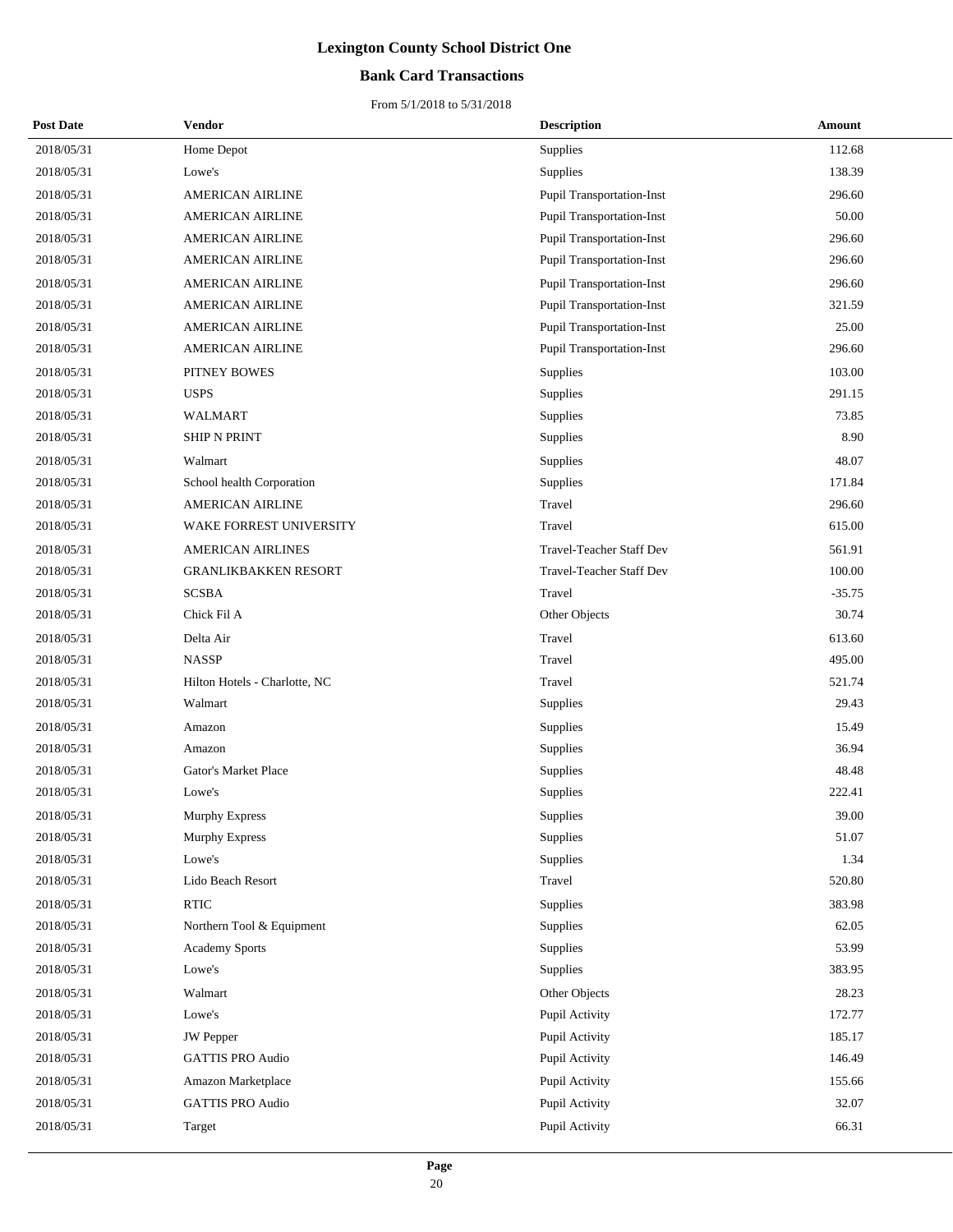### **Bank Card Transactions**

| <b>Post Date</b> | Vendor                        | <b>Description</b> | Amount |
|------------------|-------------------------------|--------------------|--------|
| 2018/05/31       | HOBBY LOBBY                   | Pupil Activity     | 85.81  |
| 2018/05/31       | <b>CHEF STORE</b>             | Pupil Activity     | 322.21 |
| 2018/05/31       | <b>BILO</b>                   | Pupil Activity     | 21.50  |
| 2018/05/31       | <b>WALMART</b>                | Pupil Activity     | 22.73  |
| 2018/05/31       | <b>AMAZON</b>                 | Pupil Activity     | 77.39  |
| 2018/05/31       | <b>AMAZON</b>                 | Pupil Activity     | 44.02  |
| 2018/05/31       | <b>ALIBRIS</b>                | Pupil Activity     | 11.98  |
| 2018/05/31       | <b>AMAZON</b>                 | Pupil Activity     | 39.69  |
| 2018/05/31       | SSI School Specialty          | Pupil Activity     | 63.99  |
| 2018/05/31       | Wal-Mart                      | Pupil Activity     | 32.51  |
| 2018/05/31       | Wal-Mart                      | Pupil Activity     | 52.22  |
| 2018/05/31       | <b>Batteries and Butter</b>   | Pupil Activity     | 233.45 |
| 2018/05/31       | Quizlet                       | Pupil Activity     | 34.99  |
| 2018/05/31       | Amazon                        | Pupil Activity     | 41.97  |
| 2018/05/31       | Amazon                        | Pupil Activity     | 200.00 |
| 2018/05/31       | Office Depot                  | Pupil Activity     | 80.06  |
| 2018/05/31       | <b>ILP</b> Insect Lore        | Pupil Activity     | 88.92  |
| 2018/05/31       | Lowe's Foods                  | Pupil Activity     | 6.72   |
| 2018/05/31       | <b>PINEPRESS</b>              | Pupil Activity     | 133.71 |
| 2018/05/31       | Laundry detergent for washing | Pupil Activity     | 25.67  |
| 2018/05/31       | Amazon Marketplace            | Pupil Activity     | 59.98  |
| 2018/05/31       | Amazon Marketplace            | Pupil Activity     | 27.98  |
| 2018/05/31       | Weissman Designs              | Pupil Activity     | 98.75  |
| 2018/05/31       | Amazon Marketplace            | Pupil Activity     | 90.72  |
| 2018/05/31       | Just for Kix Catalog          | Pupil Activity     | 56.93  |
| 2018/05/31       | Amazon.com                    | Pupil Activity     | 29.99  |
| 2018/05/31       | Amazon                        | Pupil Activity     | 53.61  |
| 2018/05/31       | Amazon Marketplace            | Pupil Activity     | 8.95   |
| 2018/05/31       | Shoes for CREWS               | Pupil Activity     | 153.92 |
| 2018/05/31       | <b>Pineview Florist</b>       | Pupil Activity     | 75.00  |
| 2018/05/31       | <b>NAPA Auto</b>              | Pupil Activity     | 70.74  |
| 2018/05/31       | Lowes                         | Pupil Activity     | 80.14  |
| 2018/05/31       | Lowes                         | Pupil Activity     | 35.57  |
| 2018/05/31       | Office Depot                  | Pupil Activity     | 52.41  |
| 2018/05/31       | ExxonMobile                   | Pupil Activity     | 11.76  |
| 2018/05/31       | Office Depot                  | Pupil Activity     | 34.22  |
| 2018/05/31       | Publix                        | Pupil Activity     | 50.00  |
| 2018/05/31       | Lowes                         | Pupil Activity     | 32.06  |
| 2018/05/31       | Chick-Fil-A                   | Pupil Activity     | 17.71  |
| 2018/05/31       | Walmart                       | Pupil Activity     | 164.08 |
| 2018/05/31       | Todd $\&$ Moore               | Pupil Activity     | 42.04  |
| 2018/05/31       | Office Depot                  | Pupil Activity     | 47.81  |
| 2018/05/31       | Hillas Packaging              | Pupil Activity     | 158.19 |
| 2018/05/31       | <b>Comfort Suites</b>         | Pupil Activity     | 102.93 |
| 2018/05/31       | <b>Comfort Suites</b>         | Pupil Activity     | 102.93 |
|                  |                               |                    |        |